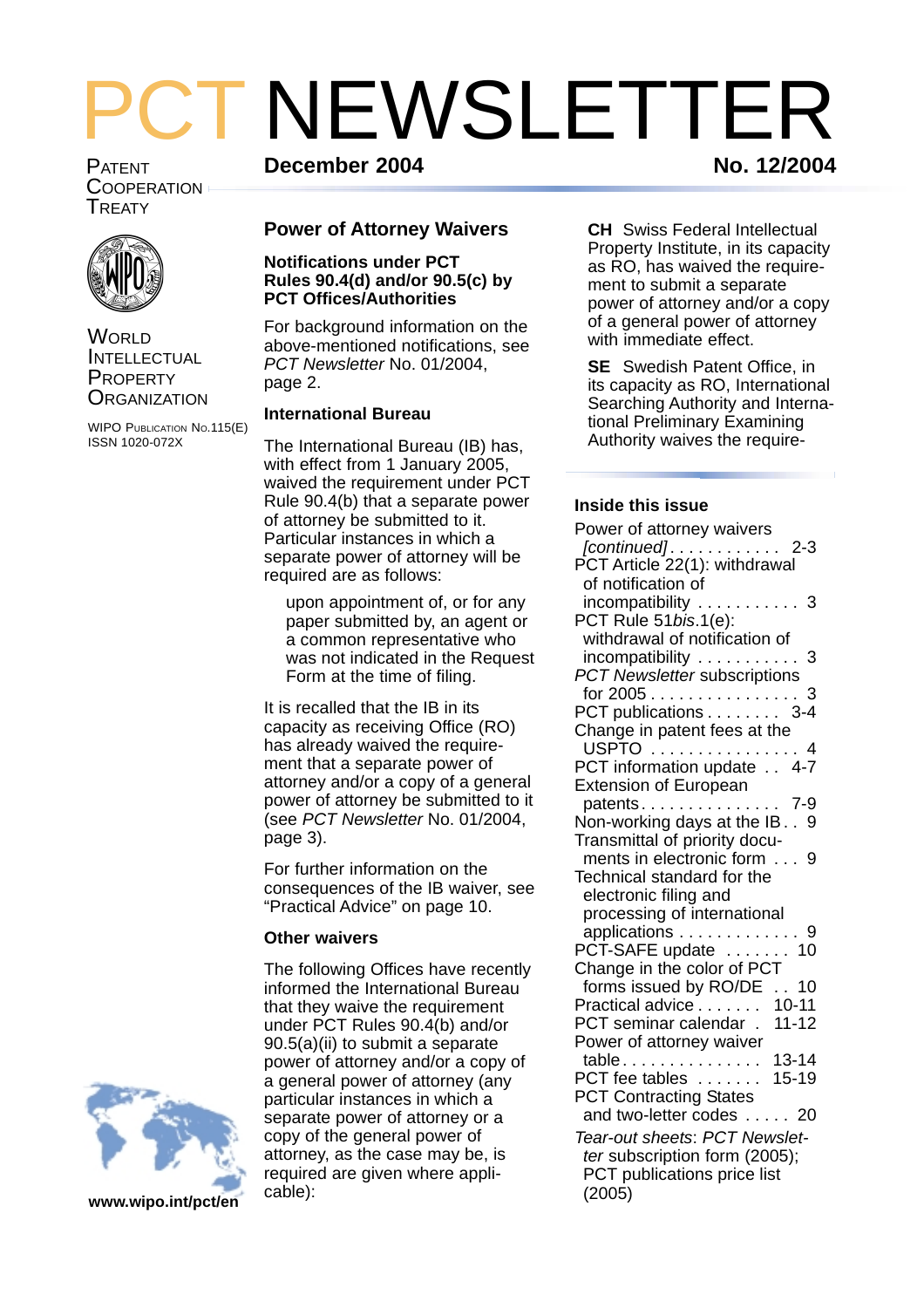#### **Selection of PCT Materials on the Internet (www.wipo.int/pct/en/)**

Home page, with links to what's new on the site PCT Information Service

- PCT filing
- *Basic Facts about the PCT*
- Forms
- Direct filing of PCT applications with the
- International Bureau as PCT receiving Office - *PCT Applicant's Guide*
- Fees

PCT-SAFE

- PCT legal texts and guidelines
- About the Treaty
- Texts of the Patent Cooperation Treaty, Regulations and Administrative Instructions
- PCT Receiving Office Guidelines
- PCT International Search and International Preliminary Examination Guidelines
- PCT Contracting States
- Reservations and incompatibilities
- Useful tables: time limits for entering national/ regional phase; types of protection; power of attorney waivers
- PCT legal text index

#### *PCT Gazette*

- PCT news (including the *PCT Newsletter,* PCT-related Press Releases and Updates and PCT statistics)
- Seminar calendar and seminar materials PCT meetings
- PCT Assembly and various committees PCT Reform
- The History of the PCT Regulations

#### **PCT Information Service**

| Telephone: | +41 22 338 83 38      |
|------------|-----------------------|
| Fax:       | +41 22 338 83 39      |
| E-mail:    | pct.infoline@wipo.int |

#### **The** *PCT Newsletter* **is published by The World Intellectual Property Organization**

1211 Geneva 20, Switzerland

| Telephone: | +41 22 338 91 11   |
|------------|--------------------|
| E-mail:    | wipo.mail@wipo.int |
| Internet:  | www.wipo.int       |

**To order the** *PCT Newsletter* please contact the electronic bookshop at www.wipo.int/ebookshop and quote the WIPO publication No.115(E)

#### *2005 Subscriptions*

Regular mail: CHF 70 Priority mail: CHF 81 25% discount for two or more subscriptions

Binders: CHF 18

The *PCT Newsletter* is also available on the Internet at:

www.wipo.int/pct/en/newslett/index.htm

ment to submit a separate power of attorney and/or a copy of a general power of attorney with effect from 1 January 2005. Particular instances in which a separate power of attorney or a copy of a general power of attorney is required:

upon appointment of, or for any paper submitted by, an agent or a common representative who was not indicated in the Request Form or in the Demand Form at the time of their filing.

**SG** Intellectual Property Office of Singapore, in its capacity as receiving Office (RO), waives the requirement to submit a separate power of attorney and/or a copy of a general power of attorney with respect to international applications filed with it on or after 1 December 2004. Particular instances in which a separate power of attorney or a copy of a general power of attorney is required:

where an agent or a common representative who is not indicated in the Request Form at the time of filing performs any action after filing; or where it is unclear that an agent or common representative has power to act on behalf of the applicant.

The table showing the PCT Office/Authorities which have notified WIPO that they have waived the requirement to submit a power of attorney under PCT Rule 90.4(b) and/or Rule 90.5(a)(ii) (which was last published in *PCT Newsletter* No. 07/2004) has been updated and appears on pages 13 and 14 of this issue, and is also available on the PCT website

#### **Reminder**

The national Offices of the following States do not yet apply the 30-month time limit for entering the national phase under Chapter I as fixed in PCT Article 22(1) (as modified with effect from 1 April 2002). Note, however, that in respect of the *regional* designation of all those States, the time limit under PCT Article 22(3) of 31 months applies.

- CH Switzerland
- FI Finland (only until 31 December 2004)
- LU Luxembourg
- SE Sweden
- TZ United Republic of Tanzania
- UG Uganda
- ZM Zambia

A list of time limits applicable for each designated/ elected Office for entering the national phase under Chapters I and II of the PCT is available at:

www.wipo.int/pct/en/access/legal\_text.htm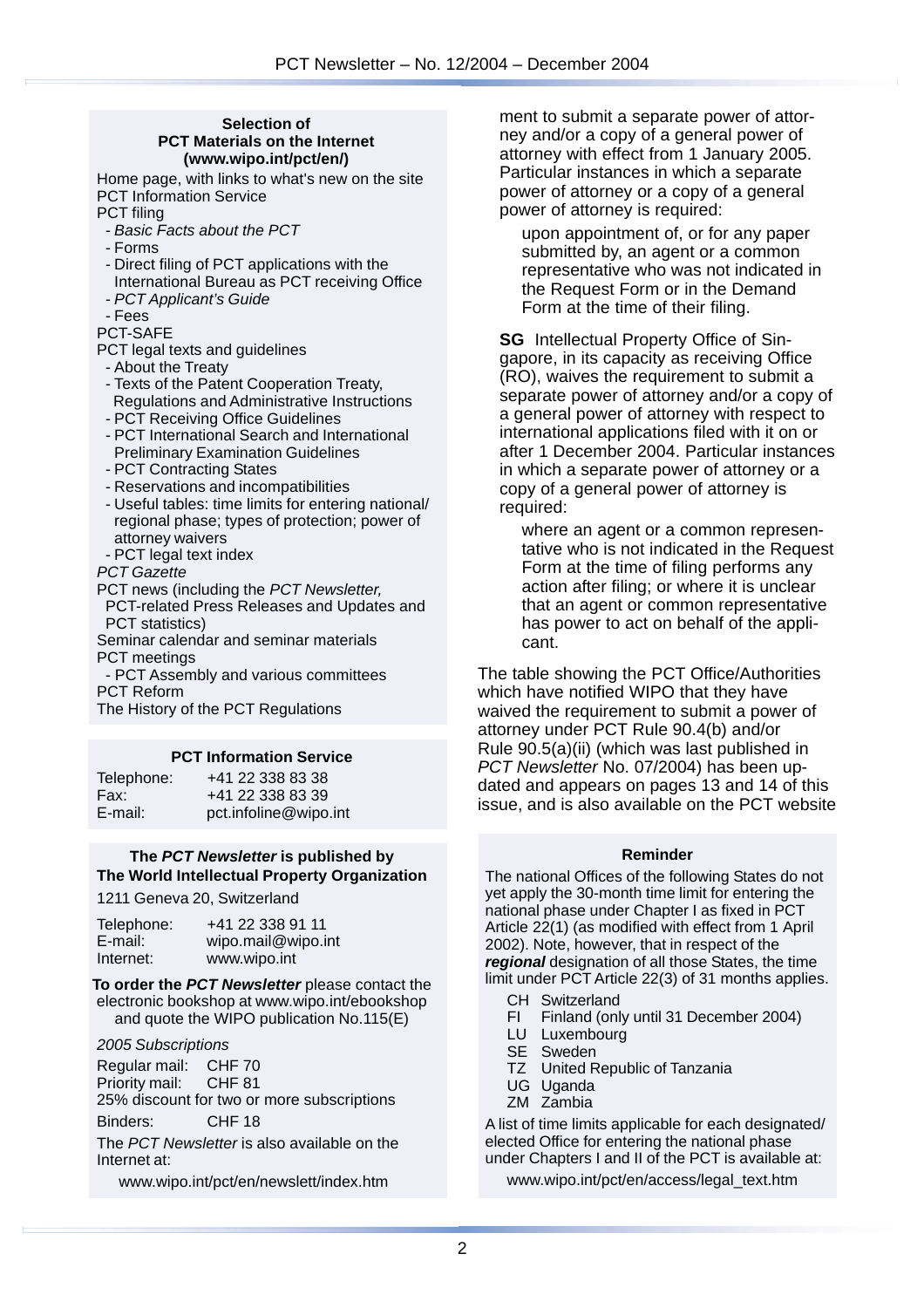(see: www.wipo.int/pct/en/texts/pdf/ p\_a\_waivers.pdf).

(Updating of *PCT Applicant's Guide*, Vol. I/B, Annexes B2 (IB) and C (CH, SE and SG), Vol. I/B, Annexes D (SE) and E (SE))

## **PCT Article 22(1): Withdrawal of Notification of Incompatibility**

## **Finland**

Further to its notification of the incompatibility of PCT Article 22(1), as modified with effect from 1 April 2002, with its national law (see *PCT Newsletter* No. 02/2002), the National Board of Patents and Registration (Finland), in its capacity as designated Office, has notified the International Bureau that it has withdrawn its notification with effect from 1 January 2005.

Furthermore, pursuant to PCT Articles 22(3) and 39(1)(b), the Office has notified the International Bureau that the time limit applicable for entry into the national phase before it as a designated or elected Office is, with effect from 1 January 2005, 31 months from the priority date. (Updating of the table of time limits for the entering national/regional phase under PCT Chapters I and II (see *PCT Newsletter* No. 05/2004)).

## **PCT Rule 51***bis***.1(e): Withdrawal of Notification of Incompatibility**

## **United Kingdom**

Further to its notification of incompatibility of PCT Rule 51*bis*.1(e), as amended with effect from 1 March 2001, with the national law applied by it (see *PCT Newsletter* No. 02/2001, page 2), the United Kingdom Patent Office (in its capacity as designated Office) has notified the International Bureau that it has withdrawn the said notification with effect from 1 January 2005; amended PCT Rule 51*bis*.1(e) will therefore apply as from that date.

This means that the United Kingdom Patent Office will, in accordance with PCT Article 27, be able to require the applicant to furnish a translation of the priority document only where the validity of the priority claim is relevant to the determination of whether the invention concerned is patentable.

## *PCT Newsletter* **Subscriptions for 2005**

The subscription price (in Swiss francs) for the paper version of the *PCT Newsletter* for the

year 2005 remains the same as for 2004, that is, 70 Swiss francs by regular mail and 81 Swiss francs by priority mail. Similarly, the price in Swiss francs of the *PCT Newsletter* binder will remain the same, that is, 18 Swiss francs by regular mail and 21 Swiss francs by priority mail.

A list of the prices of the *Newsletter* and all other PCT publications, which is now available only in Swiss francs due to the fluctuations in the exchange rate between the US dollar and the Swiss franc, are included as tear-out sheets in this issue.

Also included in this issue, as a tear-out sheet, is a *PCT Newsletter* subscription form for 2005. *If you are already a subscriber, it is not necessary to return the form* since, unless notification to the contrary is received from you by WIPO, *subscription renewal is automatic*; subscribers will shortly receive an invoice for 2005 subscriptions. Note that subscribers who normally receive their invoice in US dollars will receive their invoice in Swiss francs.

You may, however, wish to use the subscription form to subscribe to additional copies—for subscriptions to more than one copy, you are entitled to 25% off the basic price for each copy subscribed to (including the first). You may also use the subscription form to order binders for the *PCT Newsletter*.

You are reminded that the contents of the *PCT Newsletter* can also be viewed on the Internet by clicking on "PCT News" on the PCT home page:

www.wipo.int/pct/en/index.html

## **PCT Publications**

## **PCT Applicant's Guide: updating of paper version**

Note that the paper version of the *PCT Applicant's Guide* will not be updated in January 2005, but is expected to be revised in April 2005, to coincide with the entry into force of the amended PCT Regulations announced in the October 2004 issue of the *PCT Newsletter*.

### **General information on Contracting States, national and regional Offices and International Authorities**

This general information is usually published in a special issue of the *PCT Gazette* in January and July of each year. However, it will not be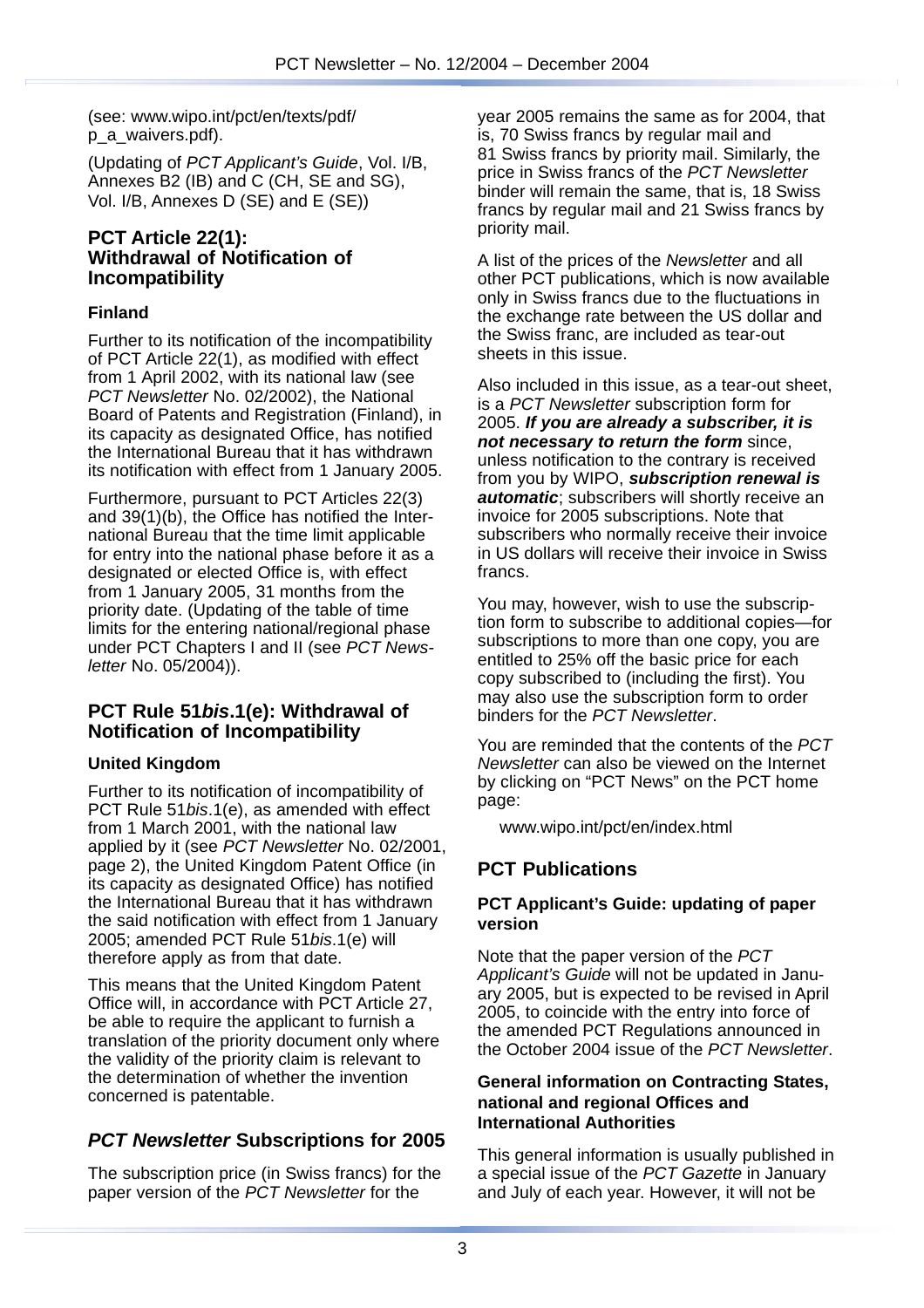published in January 2005, but is expected to be published in April 2005, to coincide with the entry into force of the amended PCT Regulations announced in the October 2004 issue of the *PCT Newsletter* and the issuance of the next *PCT Applicant's Guide* updating sheets.

## **Changes in Patent Fees at the USPTO**

The United States Patent and Trademark Office (USPTO) has announced that the fees associated with national phase entry have changed effective 8 December 2004 as the result of enactment of the Consolidated Appropriations Act.

For international applications entering the national phase under 35 U.S.C. 371 for which the basic national fee was not paid before 8 December 2004, the 5-tiered basic national fee structure has been replaced by a single basic national fee of \$300. In addition, such national phase applications would require payment of a new examination fee of \$200 and a new search fee of \$500.

An application size fee also applies if the specification and drawings exceed 100 sheets of paper. That fee is \$250 for each additional 50 sheets of paper or fraction thereof. A small entity reduction of 50% applies to all of the aforementioned fees. The fee for each independent claim in excess of 3, the fee for each claim in excess of 20 and the fee for an application containing a multiple dependent claim have been increased. Other national fees, including the fees for a petition to revive an application, have also increased.

The new amounts have just been published in the online version of the *PCT Applicant's Guide*, Vol. II/D, National Chapter (US) (www.wipo.int/pct/guide/en/gdvol2/annexes/ us.pdf).

## **PCT Information Update**

## **AT Austria (e-mail address)**

The Austrian Patent Office has introduced an additional e-mail address. The e-mail addresses to be used are now as follows:

e-mail: ingrid.weidinger@patent.bmvit.gv.at ingrid.weidinger@patentamt.at

(Updating of *PCT Applicant's Guide*, Vol. I/A, Annex B1 (AT))

#### **AU Australia (provisional protection after international publication; special provisions concerning the deposit of microorganisms and other biological material)**

There has been a change in the provisions concerning provisional protection in Australia after international publication, as follows:

The applicant enjoys the rights defined in Section 57 of the Patents Act 1990 from the date on which the international application is published under PCT Article 21 (the rights are generally the same as he would have had if the patent had been sealed on the date of receipt of the application in the Australian Patent Office except that he cannot institute proceedings for infringement until the patent has been sealed).

The Australian Patent Office has notified changes in its requirements concerning the deposit of microorganisms and other biological material with regard to the time at which an application is made available under Section 90 of the Australian Patents Act—this now occurs "at" the international publication date and not "shortly after" the international publication date.

(Updating of *PCT Applicant's Guide*, Vol. I/A, Annex B1 (AU) and Vol. I/B, Annex L)

**GB United Kingdom (who can act as agent; competent receiving Office for nationals and residents of the United Kingdom; time when name and address of inventor must be given; institutions with which deposits of microorganisms and other biological material may be made; fees; special requirements)**

## *Who can act as agent*

The United Kingdom Patent Office has added the following fax number to the footnote relating to the address from which a list of registered patent agents may be obtained:

fax: (44–20) 74 30 04 71

#### *Competent receiving Office for nationals and residents of the United Kingdom*

The Office has notified changes to the conditions of its national law under which a United Kingdom resident may file directly at the European Patent Office or at the International Bureau of WIPO. The changes affect only the footnote relating to the competent receiving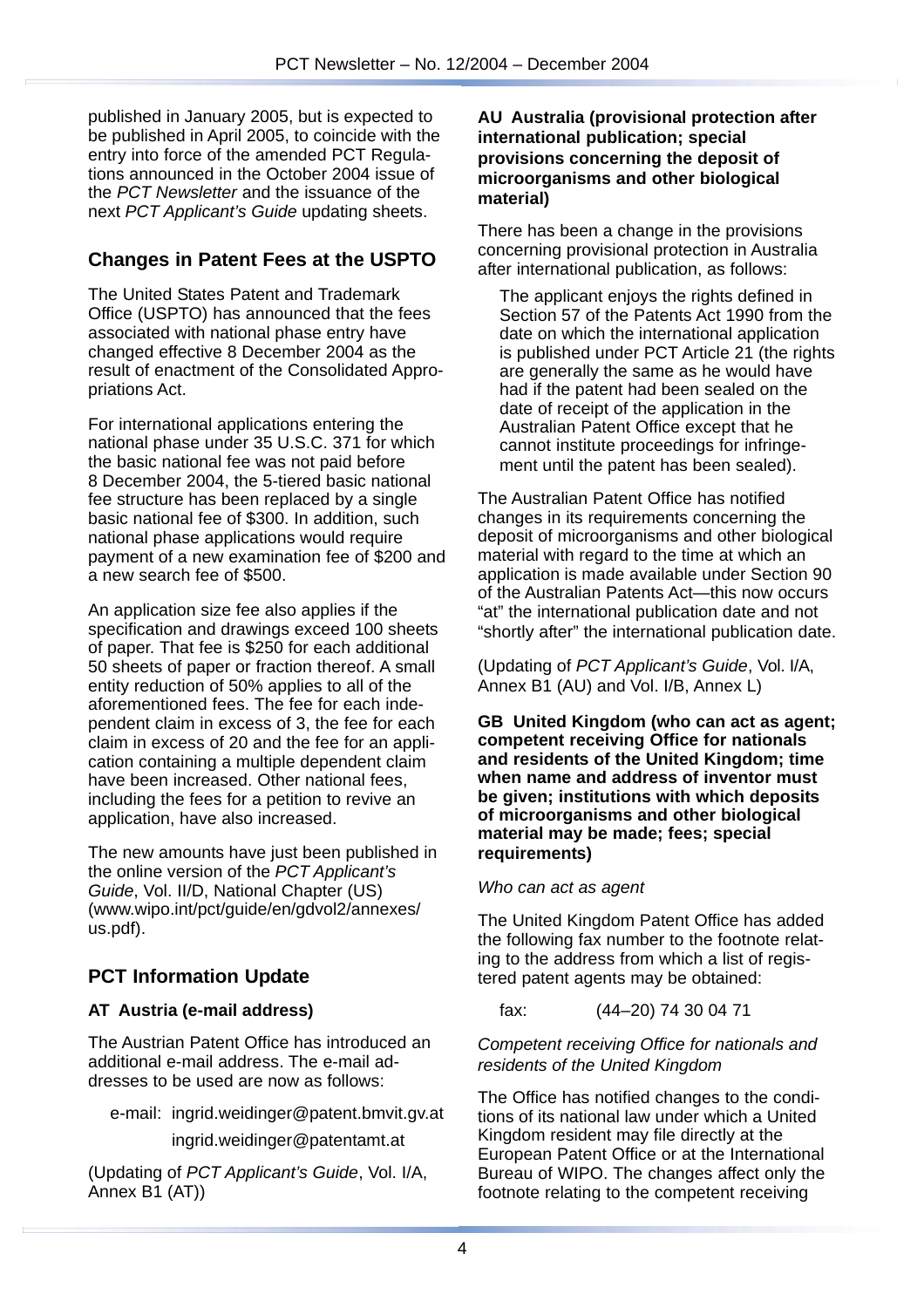Office for nationals and residents of the United Kingdom, which should now read as follows:

At the time of writing, a United Kingdom resident may only file direct at the European Patent Office or at the International Bureau of WIPO: (i) after having obtained written authorization from the United Kingdom Patent Office; or (ii) after an application for a patent for the same invention has been filed at the United Kingdom Patent Office and not less than six weeks have elapsed without the Comptroller of the United Kingdom Patent Office giving a direction prohibiting publication or communication of the invention. However, under forthcoming changes to UK patent law, these restrictions will only apply to an application containing information which relates to military technology or which might be prejudicial to UK national security or the safety of the public. Where an application does not contain any such information, the above restrictions will no longer apply. Details of when these changes take effect can be obtained from the UK Patent Office: Security Section, Concept House, Cardiff Road, Newport, South Wales, NP10 8QQ. Tel: (44-1633) 81 35 58. Neither the current nor the new restrictions apply to an application for a patent for an invention for which an application for a patent has first been filed in a country outside the United Kingdom by a person resident outside the United Kingdom.

#### *Time when name and address of inventor must be given*

The Office has also informed the International Bureau of a modification as to the time when the name and address of the inventor must be given if the United Kingdom is a designated or elected Office—this changes from 32 months to 33 months.

Both of the above-mentioned changes are applicable as from 1 January 2005.

#### *Institutions with which deposits of microorganisms and other biological material may be made*

The address of the National Collection of Yeast Cultures (NCYC) and the name and address of the National Collections of Industrial, Food and Marine Bacteria (NCIMB), both international depositary authorities under the Budapest Treaty on the International Recognition of the Deposit of Microorganisms for the Purposes of Patent Procedure, have changed, as follows:

National Collection of Yeast Cultures (NCYC) Institute of Food Research Norwich Laboratory Norwich Research Park **Colney** Norwich NR4 7UA United Kingdom

NCIMB Ltd. Ferguson Building Craibstone Estate Bucksburn Aberdeen AB21 9YA United Kingdom

#### *Fees*

As from 1 January 2005, there will be a change in the amounts of the following national fees, payable to the Office as designated (or elected) Office, and there will be changes in the time limits (indicated in the relevant footnotes) within which certain of those fees are due, as follows:

national (filing) fee:\* GBP 30

preliminary examination and search fee:\*\*

| where a search has             |     |     |
|--------------------------------|-----|-----|
| already been made by an        |     |     |
| <b>International Searching</b> |     |     |
| Authority in accordance        |     |     |
| with the PCT:                  | GBP | 80  |
| in other cases:                | GRP | 100 |

substantive examination fee:\*\*\* [no change]

exemptions, reductions or refunds of the national fee:

search fee: reduced fee payable where an international search report has been established (see above). Refund of whole fee where the application does not proceed to substantive examination and no search has been made in the United Kingdom Patent Office.

- [No change to footnote]
- Due within 33 months from the priority date. Where the applicant expressly requests early entry into the national phase, the fee is due within 12 months from the priority date, or two months from the date on which the conditions for early entry are satisfied, whichever is the later.
- \*\*\* Due within 33 months from the priority date.

#### *Special requirements*

The Office has notified changes in its special requirements as a designated (or elected) Office, and has modified the time limit for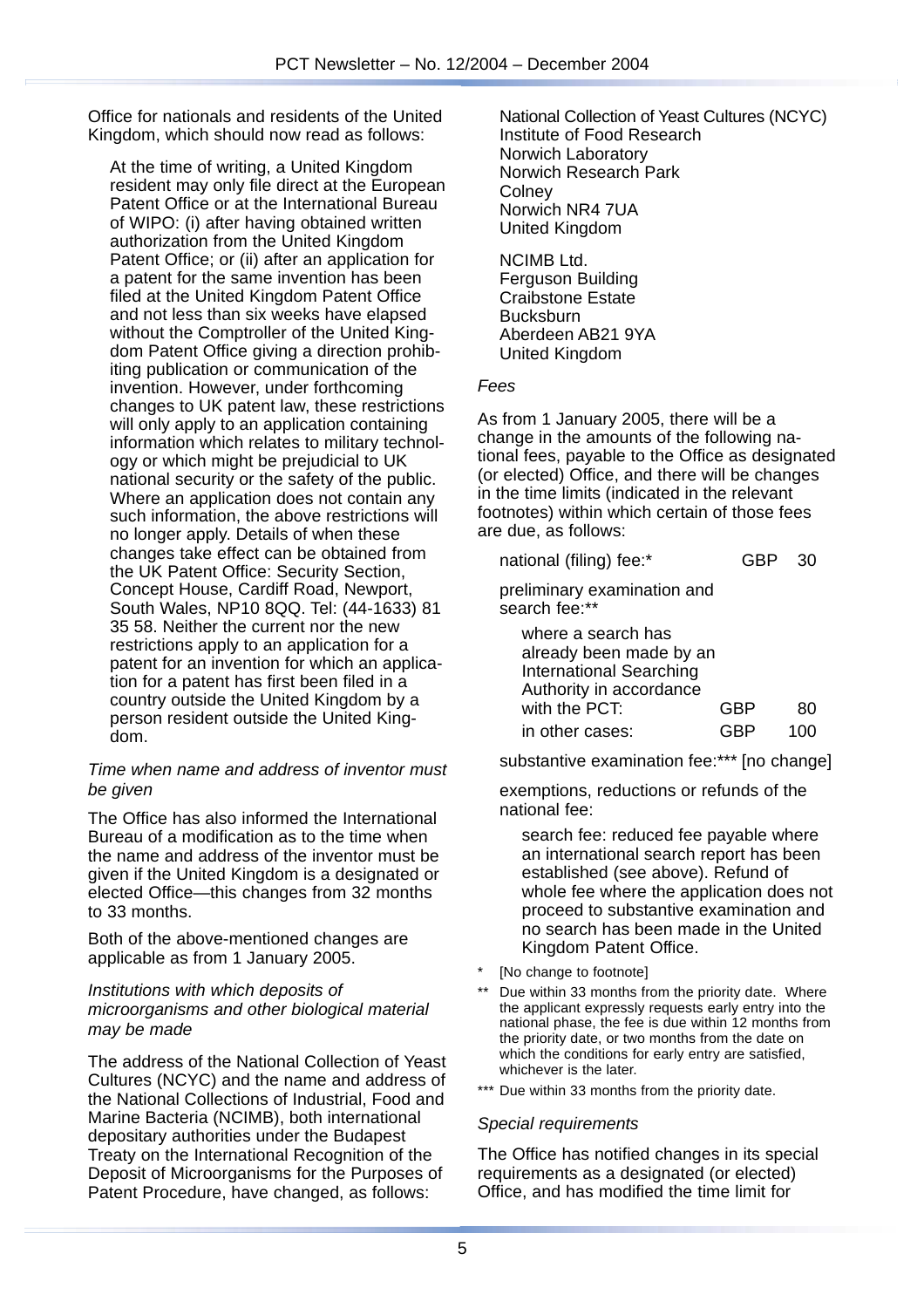compliance with two of the special requirements and the conditions under which a translation of the priority document or a declaration regarding such translation will be required (both modifications relate only to the relevant footnotes). The consolidated list of special requirements is now as follows:

• translation of international application\*

• name and address of the inventor if they have not been furnished in the "Request" part of the international application\*, \*\*

• translation of priority document into English, or declaration that the international application is a complete translation of the priority document into English\*\*\*

• address for service in the United Kingdom (but no representation by an agent is required)\*\*\*\*

- Must be furnished within 33 months from the priority date. Where the applicant expressly requests early entry into the national phase, the name and address of the inventor must be furnished within 16 months from the priority date, or two months from the date on which the conditions for early entry are satisfied, whichever is the later (unless already furnished in the "Request").
- \*\* This requirement may be satisfied if the corresponding declaration has been made in accordance with Rule 4.17.
- \*\*\* A translation or declaration will only be required where the validity of the priority claim is relevant to the determination of whether the invention concerned is patentable. A period within which a translation or declaration must be filed will be specified by the Office.
- \*\*\*\*If not already complied with within the time limit applicable under PCT Article 22 or 39(1), the Office will invite the applicant to comply with the requirement within a time limit fixed in the invitation.

(Updating of *PCT Applicant's Guide*, Vol. I/B, Annex B1 (GB), Vol. I/B, Annex C (GB) and Annex L, and Vol. II/B, National Chapter, Summary (GB))

## **HU Hungary (telephone and fax numbers; e-mail address)**

The telephone and fax numbers and the e-mail address of the Hungarian Patent Office have changed, as follows:

|         | telephone: (36-1) 474 55 61 |
|---------|-----------------------------|
| fax:    | $(36-1)$ 474 55 34          |
| e-mail: | mszh@hpo.hu                 |

(Updating of *PCT Applicant's Guide*, Vol. I/A, Annex B1 (HU))

## **IS Iceland (special requirements)**

There has also been a change in the special requirement under PCT Rule 51*bis* of the Icelandic Patent Office as designated (or elected) Office relating to what must be done if the applicant is not the inventor, as follows:

if the applicant is someone other than the inventor, the application must state how the applicant acquired title to the invention\*

This requirement may be satisfied if the corresponding declaration has been made in accordance with PCT Rule 4.17.

(Updating of *PCT Applicant's Guide*, Vol. II/B, National Chapter, Summary (IS))

#### **JP Japan (special provisions concerning earlier national applications from which priority is claimed)**

The Japan Patent Office has made modifications to the wording of the "special provisions concerning earlier national applications from which priority is claimed," and the effects of such provisions, by removing references to "the priority date," and replacing them with references to "the filing date of that earlier application."

(Updating of *PCT Applicant's Guide*, Vol. I/B, Annex B1 (JP))

## **NZ New Zealand (fees)**

As from 1 January 2005, there will be a change in the equivalent amounts of the following fees payable in NZD to the Intellectual Property Office of New Zealand as receiving Office, as well as a change in the equivalent amount in NZD of the reduction under item 3 of the Schedule of Fees where the PCT-SAFE software (operating in "PCT-EASY" mode") is used, as follows:

international filing fee, fee per sheet in excess of 30 and PCT-EASY fee reduction: see Table I(a) and footnotes

(Updating of *PCT Applicant's Guide*, Vol. I/B, Annex C (NZ))

#### **SG Singapore (Internet address; provisional protection after international publication; special requirements)**

The Intellectual Property Office of Singapore has notified an additional Internet address, as follows:

Internet: www.ipos.gov.sg www.epatents.gov.sg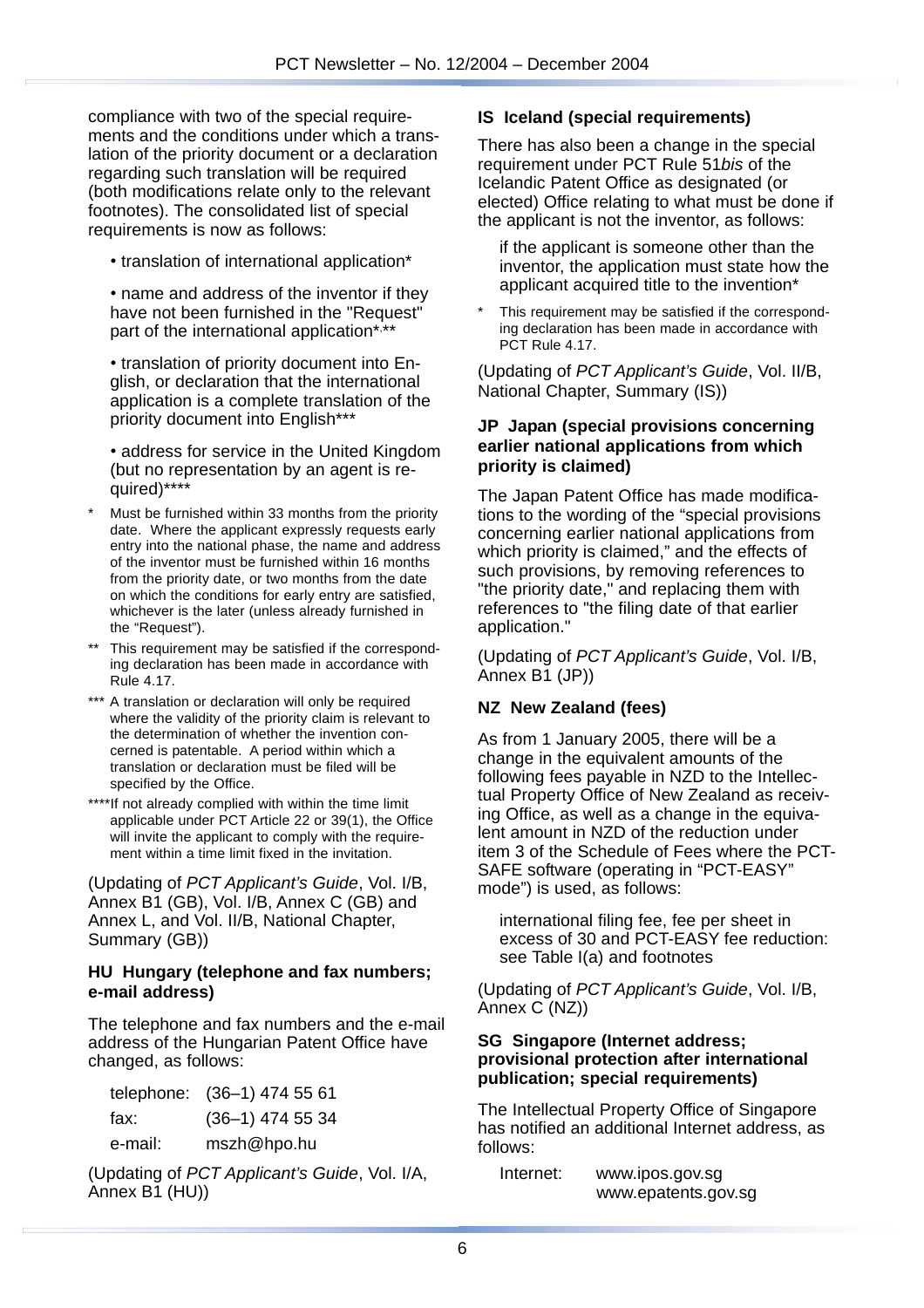The Office has also notified a change to a reference in the last sentence of the provisions concerning "provisional protection after international publication," which should now read: "See Part XVII of the Patents Act" (instead of Part XVI).

There has also been a change in the special requirement under PCT Rule 51*bis* of the Intellectual Property Office of Singapore as designated (or elected) Office relating to the "verified translation of the priority document into English"—the word "verified" has been deleted. (The footnotes relating to this requirement have not changed.)

(Updating of *PCT Applicant's Guide*, Vol. I/B, Annex B1 (SG), and Vol. II/D, National Chapter, Summary (SG))

## **SI Slovenia (fees)**

The amount of the following fee, payable to the Slovenian Intellectual Property Office as receiving Office, has changed:

fee for priority document: SIT 255

(Updating of *PCT Applicant's Guide*, Vol. I/B, Annex C (SI))

#### **YU Serbia and Montenegro (time limit for entry into the national phase)**

The Intellectual Property Office (Serbia and Montenegro) has informed the International Bureau that there has been a change in the length of time by which the time limit for entry into the national phase can be extended beyond 30 months from the priority date if an additional fee for late entry into the national phase is paid. It has changed from one month to 30 days.

(Updating of *PCT Applicant's Guide*, Vol. II/D, National Chapter, Summary (YU))

#### **Search fee (Canadian Intellectual Property Office, China Intellectual Property Office, Russian Patent Office and United States Patent and Trademark Office)**

As from 15 January 2005, there will be a change in the equivalent amount payable in USD for an international search carried out by the Canadian Intellectual Property Office, as indicated in Table I(b).

As from 15 January 2005, there will be a change in the equivalent amount of the higher fee payable in CHF and, as from 1 February

2005, there will be a change in the equivalent amount of the higher fee payable in NZD, for an international search carried out by the United States Patent and Trademark Office (the equivalent amounts of the lower search fee remain the same), as indicated in Table I(b).

As from 1 February 2005, there will be changes in the equivalent amounts payable in CHF and EUR for international searches carried out by the China Intellectual Property Office and the Russian Patent Office, as indicated in Table I(b).

(Updating of *PCT Applicant's Guide*, Vol. I/B, Annex D (CN, RU, US))

#### **Fees relating to international search and international preliminary examination (Austrian Patent Office)**

The Austrian Patent Office has notified the International Bureau of new amounts of the fees for copies of: documents cited in the international search report (PCT Rule 44.3), the international preliminary examination report (PCT Rule 71.2), and documents contained in the file of the international application (PCT Rule 94), applicable as from 1 December 2004, as follows:

| fee for copies of documents<br>cited in the international<br>search report, per page:                     | EUR        | 0.60 |
|-----------------------------------------------------------------------------------------------------------|------------|------|
| fee for copies of documents<br>cited in the international<br>preliminary examination<br>report, per page: | <b>FUR</b> | 0.60 |
| fee for copies of documents<br>contained in the file of the<br>international application,<br>per page:    |            |      |

(Updating of *PCT Applicant's Guide*, Vol. I/B, Annexes D (AT) and E (AT))

## **Extension of European Patents**

## **Croatia (***corrigendum***)**

The text concerning the extension of European Patents to Croatia, which was published in *PCT Newsletter* No. 05/2004, on page 3, should be corrected, as follows: the seventh paragraph, second sentence, should refer to a translation of the "specification" instead of a translation of the "claims."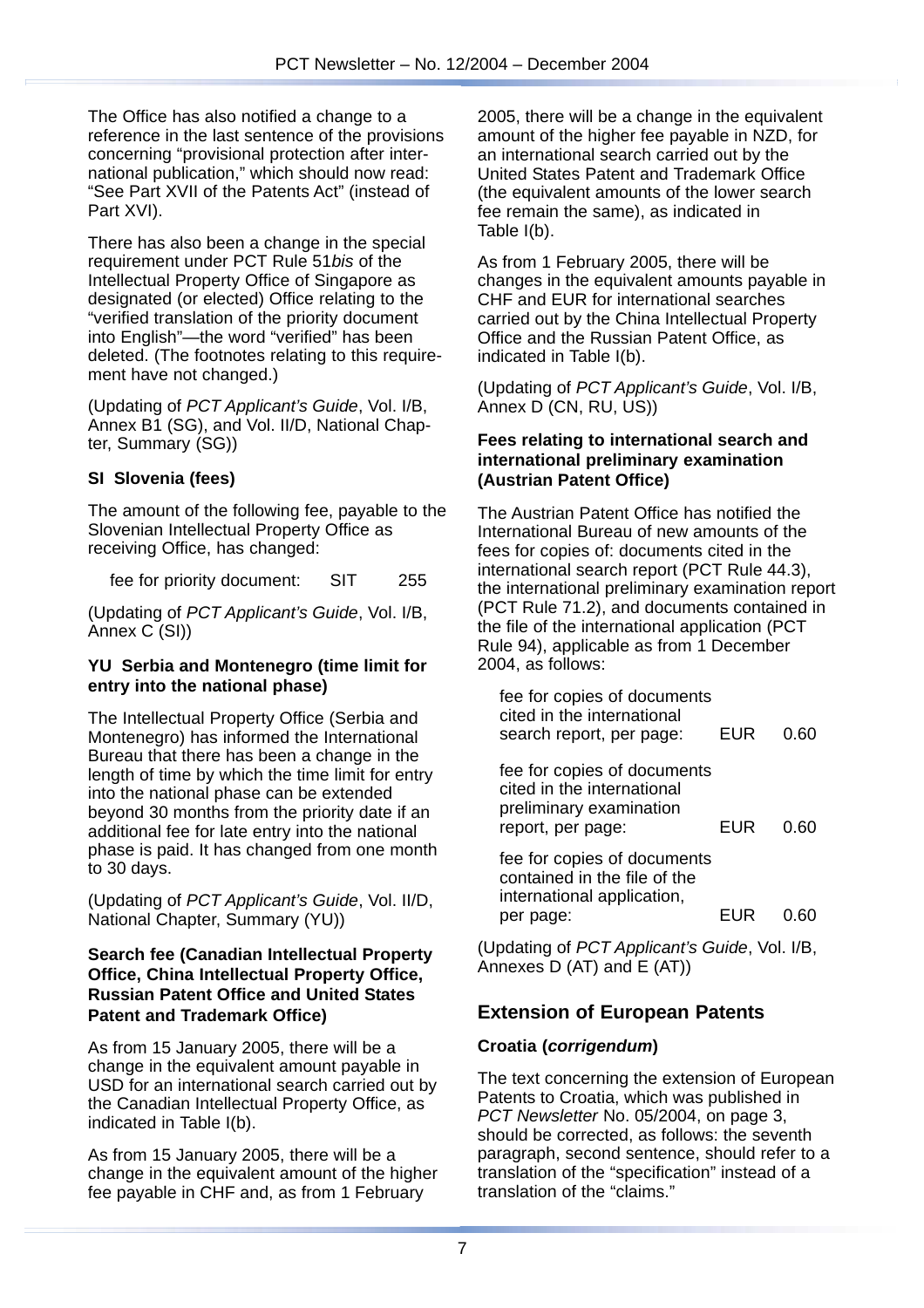#### **Serbia and Montenegro and Bosnia and Herzegovina**

The following text gives further details on the new possibility to extend European patents to Serbia and Montenegro and/or to Bosnia and Herzegovina, which was announced in *PCT Newsletter* No. 11/2004.

It is recalled that Agreements between the European Patent Organisation and Serbia and Montenegro (YU) and between the European Patent Organisation and Bosnia and Herzegovina (BA) on the extension of the effects of European patent applications and patents entered into force on 1 November 2004 and 1 December 2004, respectively. Under that agreement, it is possible to obtain patent protection in YU and/or BA by requesting the extension of a European patent to those States. The extension procedure is also available, if the necessary requirements are met, via the PCT. The agreement with YU and BA is similar to those in force in respect of Latvia, Albania, the former Yugoslav Republic of Macedonia, and Croatia (see *PCT Newsletter* Nos. 05/1995, 12/1995, 02/1996, 11/1997 and 05/2004).

Note that YU and BA are not party to the European Patent Convention (EPC) and cannot be designated for a European patent (EP).

The extension of a European patent to YU via the PCT route is available in respect of international applications filed on or after 1 November 2004, and in the case of BA, is available in respect of international applications filed on or after 1 December 2004. A request for the extension of a European patent to YU and/or BA may be made if:

(i) the designations of YU and/or BA are not withdrawn; and

(ii) the international filing fee is paid.

No special entry concerning the extension should be made on the PCT Request Form. Within 31 months (Chapter I or Chapter II) from the priority date, the applicant must enter the regional phase before the European Patent Office (EPO)—a request for extension of the European patent is automatically deemed to have been made—and pay to the EPO the respective extension fee(s) (currently EUR 102) for the extension of the European patent to YU and/or to BA. If the 31-month time limit has been missed, the extension

fee(s) may also be validly paid, with a surcharge of 50%, within the grace period provided for in the EPC for payment of the designation fees.

The request for extension will be considered withdrawn if, upon entry into the regional phase before the EPO, the extension fee(s) is/ are not paid within the applicable time limit. Note, however, that no notification of nonobservance of the basic time limit or expiry of the period of grace will be issued, and that reestablishment of rights is not possible in respect of payment of the extension fee(s).

A European patent application for which extension to YU and BA has been requested is equivalent to a duly filed national application in those countries and, after publication, confers provisional protection as from the date on which a translation of the claims of the published European patent application—in the case of YU, into the national language of YU (Serbian) and in the case of BA, into an official language of BA (that is, into Bosnian, Croatian or Serbian)—has been communicated by the applicant to the person using the invention in that or those countries.

Upon completion of the European procedure, the EPO will inform the Intellectual Property Office (Serbia and Montenegro) and/or the Institute for Standards, Metrology and Intellectual Property of Bosnia and Herzegovina of the grant of the European patent. That patent will have the effect of a national patent granted by the relevant latter Office, provided that, within three months from publication of the mention of the grant of a European patent in the *European Patent Bulletin*, a translation of the specification of the European patent into Serbian is filed with, and the prescribed publication fee is paid to, the Intellectual Property Office (Serbia and Montenegro), and/or a translation of the specification of the European patent into Bosnian, Croatian or Serbian is filed with, and the prescribed publication fee is paid to, the Institute for Standards, Metrology and Intellectual Property of Bosnia and Herzegovina. Renewal fees for the patent will have to be paid to the Intellectual Property Office (Serbia and Montenegro) and/or the Institute for Standards, Metrology and Intellectual Property of Bosnia and Herzegovina for the years following that in which the mention of the grant of the European patent was published by the EPO.

The option of entering the national phase directly before the Intellectual Property Office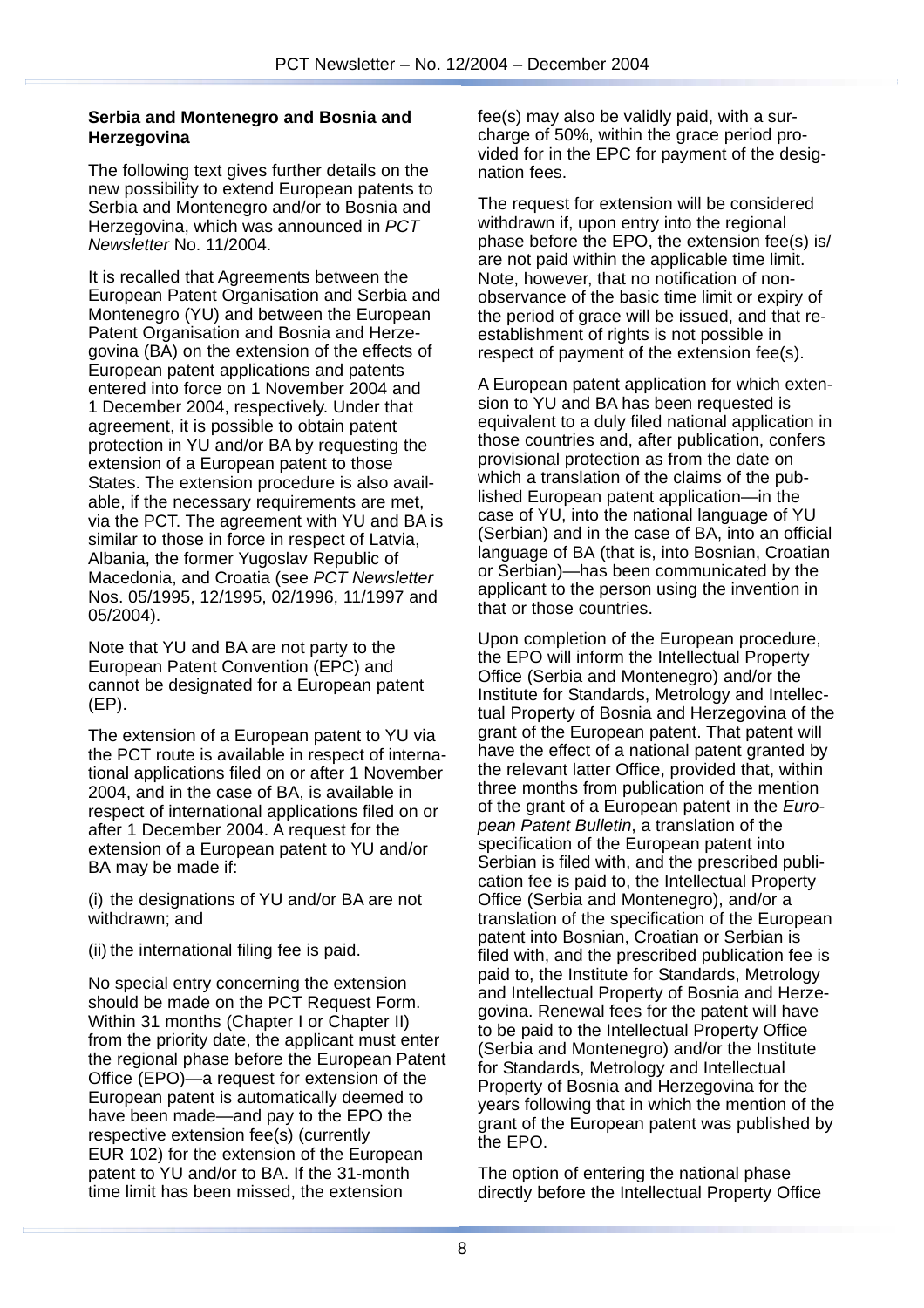(Serbia and Montenegro) within 30 months from the priority date, instead of proceeding with a request for the extension of a European patent to YU, remains available for any international application provided that the designation of Serbia and Montenegro has not been withdrawn. The above-mentioned time limit of 30 months shall be extended by 30 days if the applicant pays an additional fee for late entry into the national phase.

The option of entering the national phase directly before the Institute for Standards, Metrology and Intellectual Property of Bosnia and Herzegovina within 34 months from the priority date, instead of proceeding with a request for the extension of a European patent to BA, remains available for any international application provided that the designation of BA has not been withdrawn.

Further details have been and will be published in the November and December issues of the *Official Journal of the EPO* (OJ EPO 2004, Issues 11 and 12), which are/will be available on the EPO website at:

www.european-patent-office.org/epo/pubs/ oj\_index\_e.htm

## **Non-working Days at the IB**

For the purposes of computing time limits under PCT Rule 80.5, the days on which the International Bureau (IB) will not be open for business are, for the period from 1 January to 31 December 2005, the following:

All Saturdays and Sundays, and 21 January 2005 25 and 28 March 2005 5 and 16 May 2005 8 September 2005 26, 27 and 30 December 2005

Note that the days indicated above concern only the IB and not the national Offices and other international organizations.

## **Transmittal of Priority Documents in Electronic Form**

The International Bureau (IB) has developed a system for the full electronic processing of priority documents (the E-Pdoc application), (see the Status Report on PCT Information Systems—document PCT/A/33/3—presented to the PCT Assembly in October 2004). Following the successful completion of user testing, the E-Pdoc application recently entered into

production. Consequently, the IB is now in a position to receive (whether furnished to it by the receiving Office or by the applicant direct), process and communicate priority documents submitted to it in a completely paperless manner.

Experience with electronic priority documents received at the IB has demonstrated that the E-Pdoc application enables the IB to handle priority documents in a much more efficient manner than was previously possible. That being the case, receiving Offices transmitting priority documents to the IB under PCT Rule 17.1(b) are now being encouraged to do so electronically rather than on paper.

Priority documents in electronic form can be submitted to the IB on CD/DVD or through PCT Electronic Data Interchange (PCT-EDI), another mechanism developed by the IB which offers an efficient and secure means to exchange data and documents between patent Offices and the IB through the Internet (for further information, see www.wipo.int/pct/edi/ en/index.html).

As was also noted in document PCT/A/33/3, the IB will extend the use of the E-Pdoc application for the electronic processing of priority documents sent in paper form but which are scanned upon receipt.

## **Technical Standard for the Electronic Filing and Processing of International Applications**

It is recalled that Part 7 and Annex F of the Administrative Instructions under the PCT contain, respectively, the legal framework and the technical standard for electronic filing and processing of international applications, and serve as the basis for PCT-SAFE and other electronic filing systems for the filing of PCT applications. They both entered into force on 7 January 2002; Annex F and its Appendix I were subsequently the subject of modifications that entered into force on 12 December 2002, 19 June 2003, 1 January 2004 and 12 February 2004.

The present text of Appendix I of Annex F of the Administrative Instructions is set out in document PCT/AI/DTD/1, dated 17 June 2004, and is available on the PCT website at the address indicated below. A new consolidated text of Appendix I of Annex F, as in force from 1 January 2005, containing previously an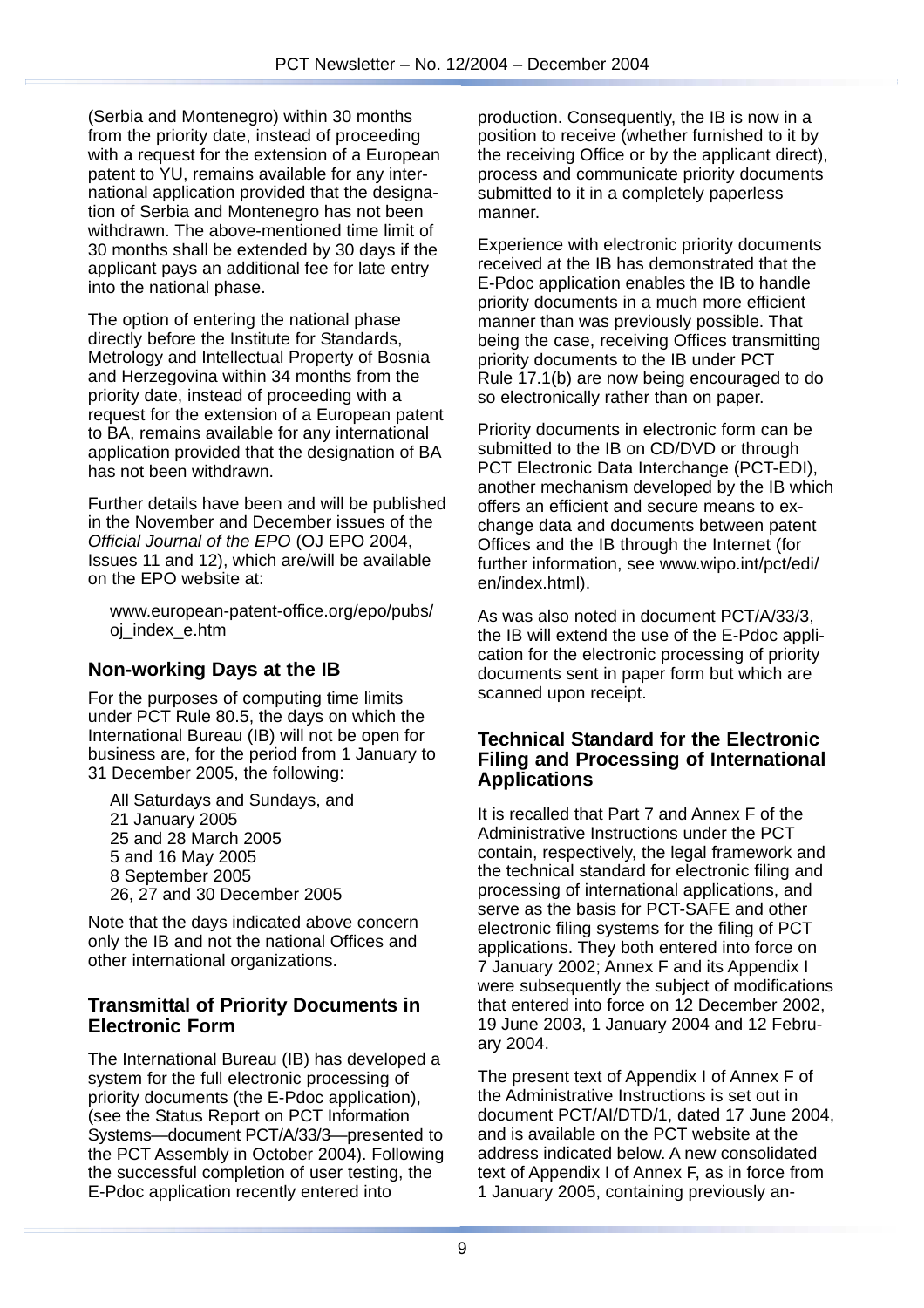nounced modifications as well as recent modifications (for details, see *PCT Gazette* No. 51/2004, Section IV) has been prepared by the IB and will be published in document PCT/AI/DTD/2, dated 16 December 2004, which will be available shortly on the PCT website at:

www.wipo.int/pct/en/texts/index.htm

## **PCT-SAFE Update**

#### **Release of new version of the PCT-SAFE Client software**

A new version of the PCT-SAFE Client software (version 3.50 (build 0002.166)), dated 6 December 2004, is available to download from the PCT-SAFE website at:

www.wipo.int/pct-safe/en/support/ download.htm.

This version enables the filing of PCT-SAFE applications on-line with the National Board of Patents and Registration (Finland) and the United Kingdom Patent Office as receiving Offices, signed and transmitted with the WIPO Customer CA digital certificates. (Only users filing with one of these Offices will need to install this version.)

## **Change in the Color of PCT Forms Issued by RO/DE**

The German Patent and Trade Mark Office, in its capacity as receiving Office (RO/DE), has informed WIPO of the future change in the color (from green to white) of all PCT/RO forms issued by the RO/DE. The change to the single color white, which is a result of technical reorganization, will take place during the year 2005.

## **Practical Advice**

#### *Consequences of the power of attorney waiver made by the International Bureau*

*Q: Now that the International Bureau has, with effect from 1 January 2005, waived the requirement under PCT Rule 90.4(b) that a separate power of attorney be submitted to it, which applications will be affected by the waiver and what are the consequences of the waiver?*

A: The waiver by the International Bureau (IB) of the above-mentioned requirement to submit a separate power of attorney, which was

announced in Section IV of *PCT Gazette* No. 48/2004 and is also announced on the cover page of this issue, will hopefully simplify procedures for applicants and agents.

The waiver by the IB will apply to any document or request submitted to the IB on or after 1 January 2005, provided that the international filing date of the underlying application is on or after 1 January 2004. The reason for this limitation is that amended PCT Rule 90.4 which enacts the waiver possibility only applies to international applications filed on or after 1 January 2004. The waiver will apply only in respect of an agent or common representative who has been indicated in Box No. IV of the Request Form.

The agent is now permitted to file various papers with the International Bureau throughout the international phase without the need to submit a power of attorney signed by the applicant(s). For example, the agent can now submit the following papers to the IB without the need to submit a power of attorney:

- PCT Article 19 amendments;
- corrections of priority claims;
- informal comments on the written opinion;

requests for recording of changes in certain indications in the request or the demand (PCT Rule 92*bis*) for all changes except for a change of agent where the request for change is signed by the new agent (see below).

Note, however, that a power of attorney will still have to be furnished in the following situations:

any notice of withdrawal under PCT Rule 90*bis—*the notice must be signed by all applicants or by the agent or common representative and be accompanied by powers of attorney signed by all applicants (if the Request Form was not signed by all applicants), even if the Office with which the notice is filed has waived the power of attorney requirement. This is the case whichever PCT Office or Authority the notice of withdrawal has been submitted to;

• upon appointment of, or for any paper submitted by, an agent or common representative who was not indicated in the Request Form—the IB has announced under Section 433 of the Administrative Instructions that it will require a separate power of attorney upon appointment of, or for any paper submit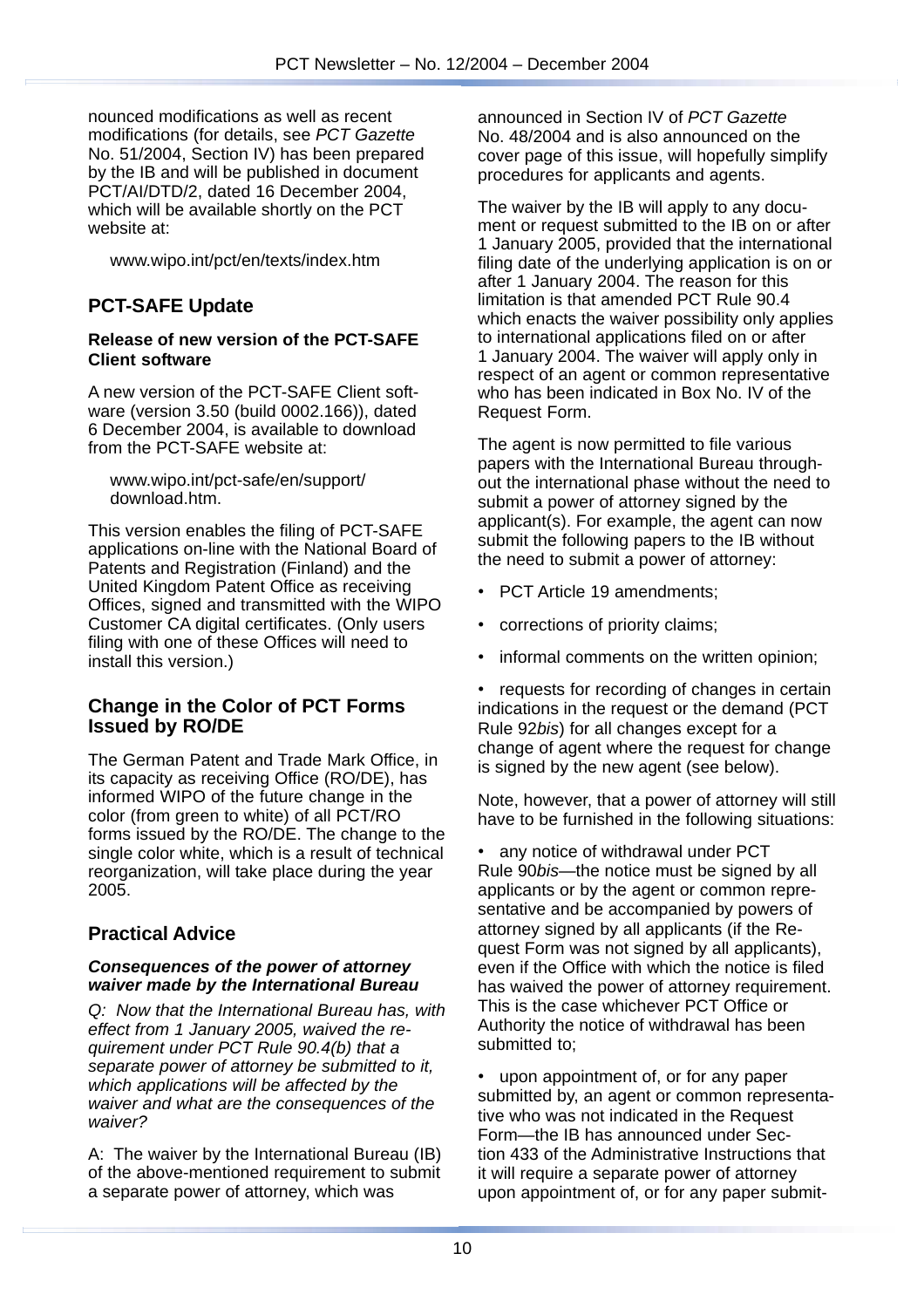ted by, an agent or a common representative who was not indicated in the Request Form at the time of filing. For example, if a request for the recording of a change of agent and/or applicant under PCT Rule 92*bis* is signed by the new agent and is submitted to the IB, a power of attorney signed by the applicant would continue to be required. Similarly, if a new agent is appointed by way of a corresponding indication in the Demand Form, the IB would continue to require a power of attorney before it could record the new agent under PCT Rule 92*bis*. Note, however, that in respect of any action requested via the International Preliminary Examining Authority (IPEA), whether a power of attorney is required would depend also on whether the IPEA has waived the requirement that a power of attorney be submitted;

• where the receiving Office has not made a waiver and the document or request is filed directly with that Office, for example, where a request for recording a change under PCT Rule 92*bis* or a request for correction of a priority claim is filed directly with the receiving Office.

Even though the requirement to submit a separate power of attorney may have been waived by the International Bureau, agents or common representatives should carefully consider whether they should in any case obtain the signatures of all applicants, either by way of signing a power of attorney or by way of signing the request. By obtaining those signatures, any withdrawal, which requires the signatures of all of the applicants or a power of attorney signed by all of the applicants, could be dealt with immediately, and delays caused by the need to obtain missing signatures would be avoided. Even if those signatures are not actually submitted by the agent/common representative to the International Bureau, but are merely kept in the file of the agent/common representative, at least they would be available if they were needed later.

For further information on the applicability of power of attorney waivers, see the "Practical Advice" in *PCT Newsletter* No. 06/2004, on page 5. The table showing the Offices (or Authorities) which have notified WIPO of waivers of the power of attorney requirement has been updated to take into account the recent waivers made by the International Bureau, Serbia and Montenegro, Singapore, Sweden and Switzerland. It is reproduced on pages 12 and 13 of this issue, and is also available on the PCT website at:

www.wipo.int/pct/en/texts/pdf/ p\_a\_waivers.pdf

| <b>PCT Seminar Calendar</b>           |                           |                                                                                                                                                       |                                                                                                                                                                                                                               |  |  |  |  |  |
|---------------------------------------|---------------------------|-------------------------------------------------------------------------------------------------------------------------------------------------------|-------------------------------------------------------------------------------------------------------------------------------------------------------------------------------------------------------------------------------|--|--|--|--|--|
| Dates and<br><b>location</b>          | Language<br>οf<br>seminar | Nature of seminar;<br><b>WIPO speakers</b><br>(and others where known)                                                                                | Organizer and<br>contact numbers                                                                                                                                                                                              |  |  |  |  |  |
| 13-14 December 2004<br>Stockholm (SE) | English                   | PCT seminar for patent attorneys<br>WIPO speakers: Mr. Reischle and<br>Ms. Bonvallet                                                                  | Swedish Patent and Registration Office,<br>PRV InterPat (Mr. David Holm)<br>Tel: (46-8) 782 26 32<br>Fax: (46-8) 783 01 63<br>E-mail: david.holm@prv.se                                                                       |  |  |  |  |  |
| 18-20 January 2005<br>Zurich (CH)     | English                   | Presentation on the PCT within the<br>framework of the Postgraduate<br>Program in Intellectual Property<br>WIPO speakers: Mr. Reischle and<br>Mr. Kim | Swiss Federal Institute of Technology<br>Zurich (ETH), NDS Intellectual Property<br>(Ms. Lili Tsiamis)<br>Tel: (41-1) 632 68 08<br>Fax: (41-1) 632 13 67<br>E-mail: tsiamis@recht.gess.ethz.ch<br>Internet: www.ndsip.ethz.ch |  |  |  |  |  |
| 19-20 January 2005<br>London (GB)     | English                   | Advanced PCT seminar<br>WIPO speakers: Mr. H G Bartels<br>and Ms. Schwarz                                                                             | <b>Intellecual Property Administrators</b><br>Group (IPAG)<br>(Ms. Jacqueline Jones)<br>Tel: (44-207) 539 42 45<br>E-mail: jjones@kstrode.co.uk                                                                               |  |  |  |  |  |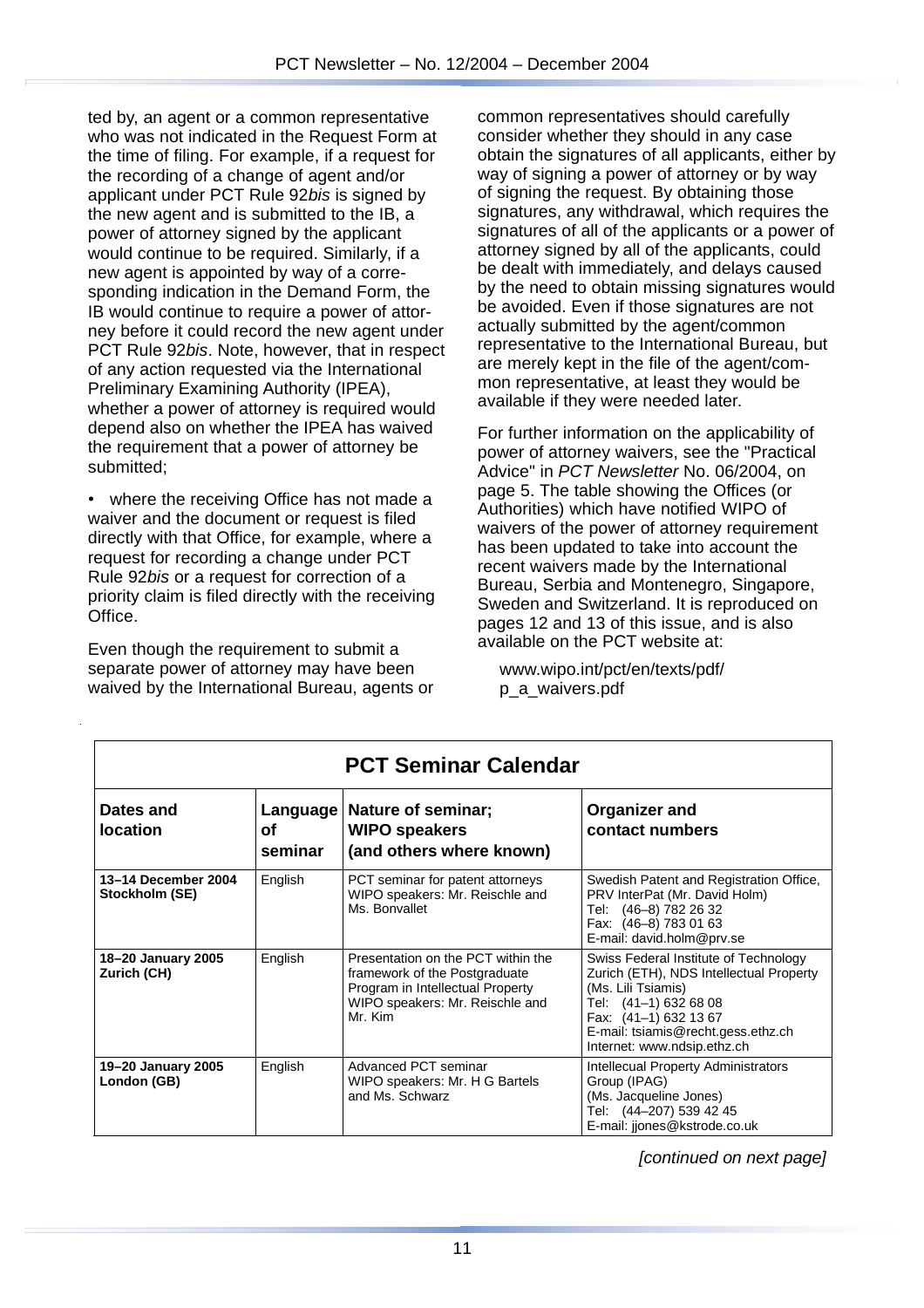| <b>PCT Seminar Calendar [continued]</b>                                                                  |                                                              |                                                                                                                                                                                         |                                                                                                                                                                                                                                                                                     |  |  |  |  |
|----------------------------------------------------------------------------------------------------------|--------------------------------------------------------------|-----------------------------------------------------------------------------------------------------------------------------------------------------------------------------------------|-------------------------------------------------------------------------------------------------------------------------------------------------------------------------------------------------------------------------------------------------------------------------------------|--|--|--|--|
| Dates and<br><b>location</b>                                                                             | <b>Language</b><br>οf<br>seminar                             | Nature of seminar;<br><b>WIPO speakers</b><br>(and others where known)                                                                                                                  | <b>Organizer and</b><br>contact numbers                                                                                                                                                                                                                                             |  |  |  |  |
| 24-25 January 2005<br>Munich (DE)                                                                        | German                                                       | <b>Basic PCT seminar</b><br>WIPO speakers: Mr. Reischle and<br>Mr. H G Bartels                                                                                                          | Forum Institut für Management GmbH<br>Tel: (49-6221) 500 500<br>Fax: (49-6221) 500 505<br>E-mail: Management@Forum-Institut.de                                                                                                                                                      |  |  |  |  |
| <b>28 January 2005</b><br><b>Stuttgart (DE)</b>                                                          | German                                                       | PCT seminar<br>WIPO speaker: Mr. Reischle                                                                                                                                               | Deutsche Vereinigung für Gewerblichen<br>Rechtsschutz und Urheberrecht (GRÜR)<br>(Mr. G. Schuster)<br>Tel: (49-711) 222 99 40<br>Fax: (49-711) 222 99 433<br>E-mail: marken@schusterpat.de                                                                                          |  |  |  |  |
| 8-9 February 2005<br>Milan (IT)                                                                          | English                                                      | PCT seminar for patent attorneys and<br><b>Patent Administrators</b><br>WIPO speakers: Mr. H G Bartels and<br>Mrs. Coeckelbergs                                                         | EPI-CEIPI (see below), Ordine<br>Consulenti Proprietà Industriale and the<br>Association of Patent Attorneys in<br>Industry (AICIPI)<br>Tel: (39-02) 55 18 51 44<br>Fax: (39-02) 54 12 20 66<br>E-mail: consiglio@ordine-brevetti.it                                                |  |  |  |  |
| 10-11 February 2005<br>Houston (US)                                                                      | English                                                      | PCT seminar for patent attorneys<br>and patent administrators<br>WIPO speaker: Mr. Maassel<br>Other speakers: Ms. Bidwell<br>(USPTO) and Mr. Reed (The<br>Procter & Gamble Company, US) | Institute for Intellectual Property and<br>Information Law, University of Houston<br>Law Center, and Haynes and Boone, LLP<br>(Ms. Suzanne Kiefer)<br>Tel: (1-214) 651 53 90<br>Fax: (1-214) 200 07 35<br>E-mail:<br>suzanne.keifer@haynesboone.com                                 |  |  |  |  |
| 18 February 2005<br>Munich (DE)                                                                          | German                                                       | PCT update seminar<br>WIPO speaker: Mr. H G Bartels                                                                                                                                     | Forum Institut für Management GmbH<br>Tel: (49-6221) 500 500<br>Fax: (49-6221) 500 505<br>E-mail: Management@Forum-Institut.de                                                                                                                                                      |  |  |  |  |
| 9-10 March 2005<br>Ecully (FR)                                                                           | French                                                       | PCT seminar for patent attorneys<br>WIPO speaker: Ms. Boutillon                                                                                                                         | Centre Paul Roubier (Mrs. Audi)<br>Tel: (33-4) 78 33 07 08<br>Fax: (33-4) 78 33 58 96                                                                                                                                                                                               |  |  |  |  |
| 17-18 March 2005<br>Munich (DE)                                                                          | Advanced PCT seminar<br>German<br>WIPO speaker: Mr. Reischle |                                                                                                                                                                                         | Forum Institut für Management GmbH<br>Tel: (49-6221) 500 500<br>Fax: (49-6221) 500 505<br>E-mail: Management@Forum-Institut.de                                                                                                                                                      |  |  |  |  |
| 4 April 2005<br>Paris (FR)                                                                               | French                                                       | PCT update<br>WIPO speaker: Ms. Boutillon                                                                                                                                               | Fondation Nationale pour le Droit de<br>l'Entreprise (FNDE) (Mrs. Heuzé)<br>Tel: (33-1) 42 66 18 19<br>Fax: (33-1) 42 66 17 37<br>E-mail: pheuze@fnde.asso.fr                                                                                                                       |  |  |  |  |
| 20-21 April 2005<br>London (GB)                                                                          | English                                                      | Basic formalities seminar on the<br>PCT<br>WIPO speaker: to be announced                                                                                                                | Management Forum Ltd<br>Tel: (44-1483) 57 00 99<br>Fax: (44-1483) 53 64 24<br>E-mail:<br>josephine.leak@management-forum.co.uk                                                                                                                                                      |  |  |  |  |
| 26 April 2005<br><b>Brussels (BE)</b><br>[Note that only a limited<br>number of places are<br>available] | French                                                       | PCT presentation within the<br>framework of the "Cours de<br>formation de base en droit européen<br>des brevets 2004-2005"<br>WIPO speaker: Mr. Genin                                   | Centre d'études internationales de la<br>propriété industrielle (CEIPI) and<br>l'Institut des mandataires agréés près<br>l'Office européen des brevets (EPI)<br>(Mr. Thierry Debled)<br>Tel: (32-65) 40 08 21<br>Fax: (32-65) 31 14 74<br>E-mail:<br>Thierry.Debled@BE.vesuvius.com |  |  |  |  |
| 29-30 April 2005<br><b>Concord, New</b><br>Hampshire (US)                                                | English                                                      | <b>Basic PCT seminar</b><br>WIPO speaker: Mr. Maassel                                                                                                                                   | Franklin Pierce Law Center<br>(Ms. Carol Ruh)<br>Tel: (1-603) 228 15 41, ext. 1108<br>Fax: (1-603) 224 33 42<br>E-mail: cruh@piercelaw.edu<br>Internet:<br>www.piercelaw.edu/TreatySem/Treatsem.htm                                                                                 |  |  |  |  |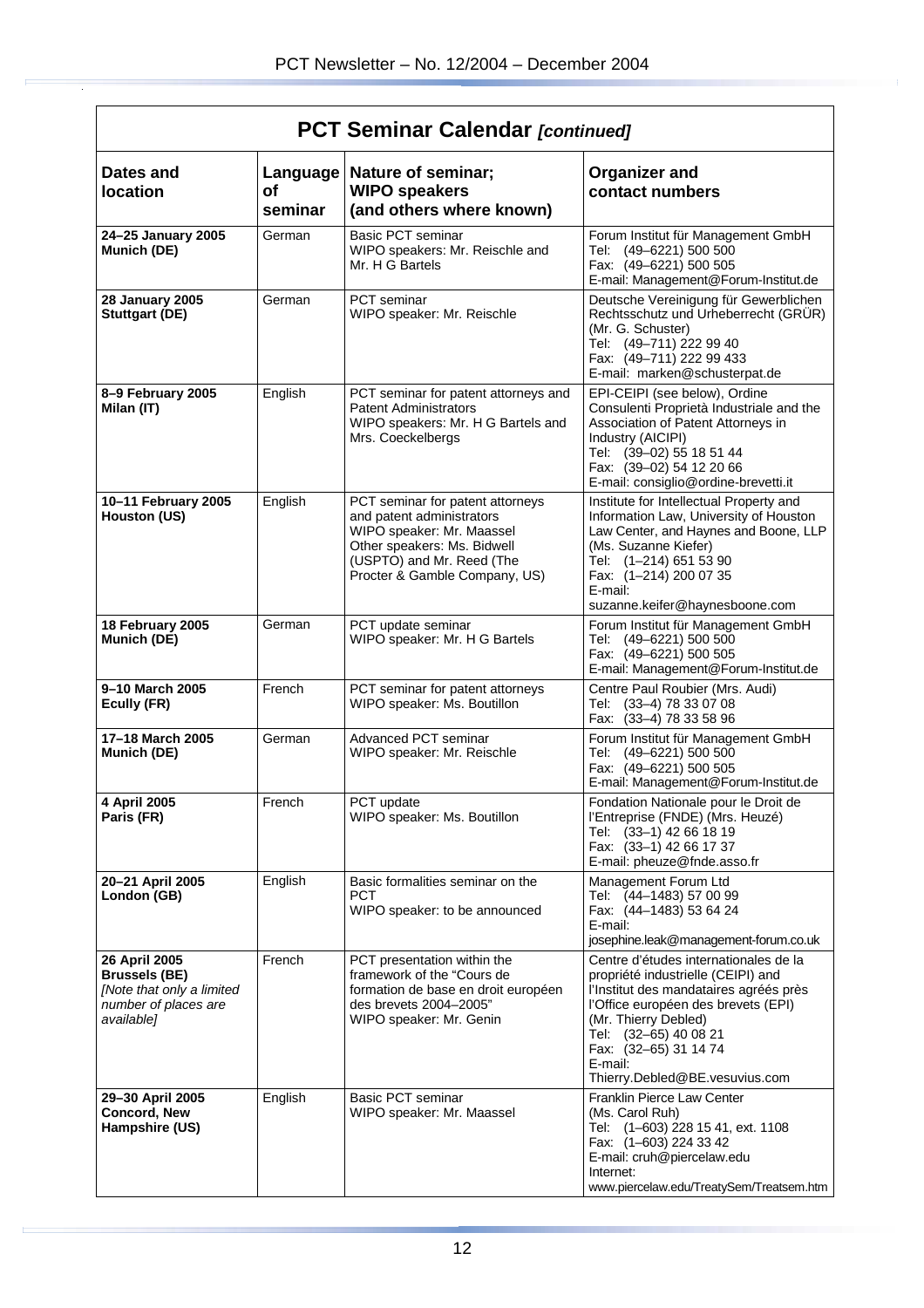|                                                                                                                                                                                                                                                       | Offices (or Authorities) which have Notified WIPO of<br>Waiver(s) of the Power of Attorney Requirement<br>under PCT Rule 90.4(b) and/or 90.5(a)(ii)<br>(status on 3 December 2004) |                                                                 |                                                                           |                                                                                                                                                                                                                                                                                                                                                                                                                |  |  |  |
|-------------------------------------------------------------------------------------------------------------------------------------------------------------------------------------------------------------------------------------------------------|------------------------------------------------------------------------------------------------------------------------------------------------------------------------------------|-----------------------------------------------------------------|---------------------------------------------------------------------------|----------------------------------------------------------------------------------------------------------------------------------------------------------------------------------------------------------------------------------------------------------------------------------------------------------------------------------------------------------------------------------------------------------------|--|--|--|
|                                                                                                                                                                                                                                                       |                                                                                                                                                                                    |                                                                 |                                                                           | Abbreviations used in table: P/A = power of attorney; RO = receiving Office; ISA = International Searching Authority;<br>IPEA = International Preliminary Examining Authority; for two-letter codes, see last page of PCT Newsletter                                                                                                                                                                           |  |  |  |
| Two-<br>letter<br>code<br>of<br><b>Office</b>                                                                                                                                                                                                         | <b>Capacity</b><br>of Office<br>in which<br>waiver<br>was made                                                                                                                     | <b>Waiver of</b><br>separate<br>P/A<br>(PCT Rule<br>$90.4(d)$ ? | <b>Waiver of</b><br>copy of<br>general<br>P/A (PCT<br>Rule<br>$90.5(c)$ ? | Particular instances in which a separate P/A and/or a<br>copy of a general P/A is required <sup>1</sup>                                                                                                                                                                                                                                                                                                        |  |  |  |
| AT                                                                                                                                                                                                                                                    | RO, ISA,<br><b>IPEA</b>                                                                                                                                                            | Yes                                                             | Yes                                                                       | None                                                                                                                                                                                                                                                                                                                                                                                                           |  |  |  |
| AU                                                                                                                                                                                                                                                    | RO, ISA,<br><b>IPEA</b>                                                                                                                                                            | Yes                                                             | Yes                                                                       | Where there is an unresolved dispute about who is the agent<br>representing the applicant(s)                                                                                                                                                                                                                                                                                                                   |  |  |  |
| <b>RO</b><br>Yes<br>Yes<br>BY.<br>Where there is a change in representation, that is, where any<br>action before the Office is performed by an agent or a<br>common representative who was not indicated in the<br>Request Form at the time of filing |                                                                                                                                                                                    |                                                                 |                                                                           |                                                                                                                                                                                                                                                                                                                                                                                                                |  |  |  |
| <b>CH</b>                                                                                                                                                                                                                                             | <b>RO</b>                                                                                                                                                                          | Yes                                                             | Yes                                                                       | None                                                                                                                                                                                                                                                                                                                                                                                                           |  |  |  |
| DK                                                                                                                                                                                                                                                    | <b>RO</b>                                                                                                                                                                          | Yes                                                             | Yes                                                                       | Upon appointment of, or for any paper submitted by, an<br>agent or a common representative who was not indicated in<br>the Request Form at the time of filing                                                                                                                                                                                                                                                  |  |  |  |
| EP                                                                                                                                                                                                                                                    | RO, ISA,<br><b>IPEA</b>                                                                                                                                                            | Yes                                                             | Yes                                                                       | Where procedural acts are performed by a purported agent<br>who is not the agent of record, unless the purported agent<br>belongs to the same office as the agent of record, or if both<br>the purported agent and the agent of record are employees<br>of the applicant or, if there is more than one applicant, of the<br>common representative; or in case of doubt as to the agent's<br>entitlement to act |  |  |  |
| GB                                                                                                                                                                                                                                                    | <b>RO</b>                                                                                                                                                                          | Yes                                                             | Yes                                                                       | Where an agent or common representative, who is not<br>indicated on the Request Form at the time of filing, performs<br>any action after filing; or where it is unclear that an agent or<br>common representative has power to act on behalf of the<br>applicant                                                                                                                                               |  |  |  |
| IB                                                                                                                                                                                                                                                    | IB                                                                                                                                                                                 | Yes<br>(from<br>1.1.05                                          | n.a.                                                                      | Upon appointment of, or for any paper submitted by, an<br>agent or a common representative who was not indicated in<br>the Request Form at the time of filing                                                                                                                                                                                                                                                  |  |  |  |
|                                                                                                                                                                                                                                                       | <b>RO</b>                                                                                                                                                                          | Yes                                                             | Yes                                                                       | Upon appointment of, or for any paper submitted by, an<br>agent or a common representative who was not indicated in<br>the Request Form at the time of filing                                                                                                                                                                                                                                                  |  |  |  |
| IL                                                                                                                                                                                                                                                    | <b>RO</b>                                                                                                                                                                          | Yes                                                             | Yes                                                                       | Where an agent or a common representative who is not<br>indicated in the Request Form at the time of filing performs<br>any actions after filing                                                                                                                                                                                                                                                               |  |  |  |
| JP                                                                                                                                                                                                                                                    | RO, ISA,<br><b>IPEA</b>                                                                                                                                                            | Yes                                                             | Yes                                                                       | Where an agent or a common representative who is not<br>indicated in the Request Form at the time of filing performs<br>any actions after filing                                                                                                                                                                                                                                                               |  |  |  |
| KG                                                                                                                                                                                                                                                    | <b>RO</b>                                                                                                                                                                          | <b>No</b>                                                       | Yes                                                                       | None                                                                                                                                                                                                                                                                                                                                                                                                           |  |  |  |
| <b>LT</b>                                                                                                                                                                                                                                             | <b>RO</b>                                                                                                                                                                          | No                                                              | Yes                                                                       | None                                                                                                                                                                                                                                                                                                                                                                                                           |  |  |  |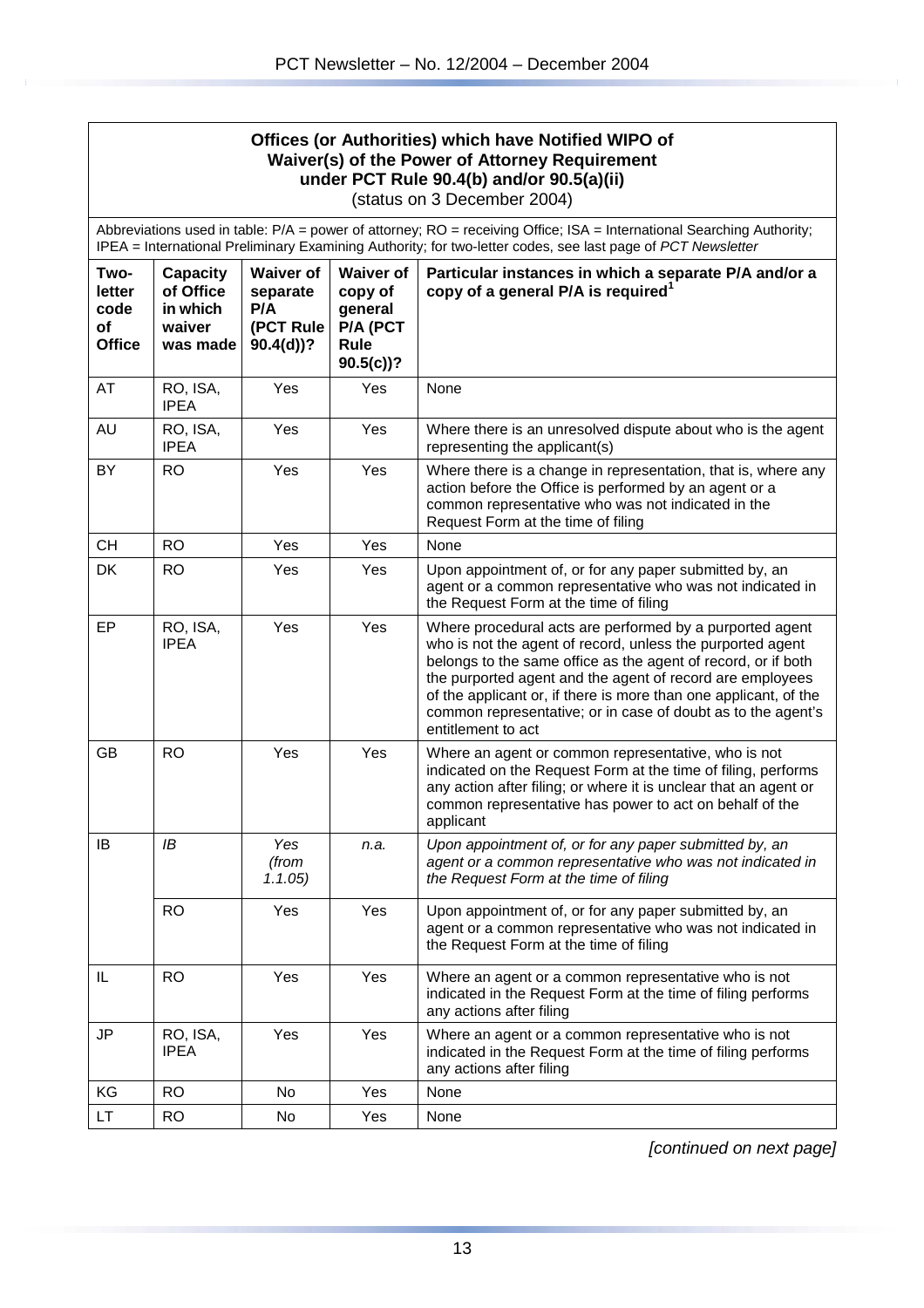|                                               | Offices (or Authorities) which have Notified WIPO of<br>Waiver(s) of the Power of Attorney Requirement<br>under PCT Rule 90.4(b) and/or 90.5(a)(ii)<br>(status on 3 December 2004) [continued] |                                                                 |                                                                           |                                                                                                                                                                                                                                                                                                                                                                                                                                                                                                                                                                 |  |  |  |  |
|-----------------------------------------------|------------------------------------------------------------------------------------------------------------------------------------------------------------------------------------------------|-----------------------------------------------------------------|---------------------------------------------------------------------------|-----------------------------------------------------------------------------------------------------------------------------------------------------------------------------------------------------------------------------------------------------------------------------------------------------------------------------------------------------------------------------------------------------------------------------------------------------------------------------------------------------------------------------------------------------------------|--|--|--|--|
| Two-<br>letter<br>code<br>of<br><b>Office</b> | Capacity<br>of Office<br>in which<br>waiver<br>was made                                                                                                                                        | <b>Waiver of</b><br>separate<br>P/A<br>(PCT Rule<br>$90.4(d)$ ? | <b>Waiver of</b><br>copy of<br>general<br>P/A (PCT<br>Rule<br>$90.5(c)$ ? | Particular instances in which a separate P/A and/or a<br>copy of a general P/A is required <sup>1</sup>                                                                                                                                                                                                                                                                                                                                                                                                                                                         |  |  |  |  |
| MD                                            | <b>RO</b>                                                                                                                                                                                      | Yes                                                             | Yes                                                                       | Upon appointment of, or for any paper submitted by, an<br>agent or a common representative who was not indicated in<br>the Request Form at the time of filing                                                                                                                                                                                                                                                                                                                                                                                                   |  |  |  |  |
| <b>NL</b>                                     | <b>RO</b>                                                                                                                                                                                      | Yes                                                             | Yes                                                                       | None                                                                                                                                                                                                                                                                                                                                                                                                                                                                                                                                                            |  |  |  |  |
| <b>NZ</b>                                     | RO                                                                                                                                                                                             | Yes                                                             | Yes                                                                       | Where there is a change in representation, that is, where an<br>applicant is represented by a new agent or representative                                                                                                                                                                                                                                                                                                                                                                                                                                       |  |  |  |  |
| PH                                            | <b>RO</b>                                                                                                                                                                                      | Yes                                                             | Yes                                                                       | Where the Office receives a notice or communication from a<br>sub-agent appointed by the agent or common representative;<br>or the Office receives notices or communications from an<br>agent or common representative who is appointed by the<br>applicant in replacement of, or in addition to the agent or<br>common representative previously appointed by the<br>applicant; or the Office receives a notice or communication<br>from an agent or a common representative submitting the<br>names of additional applicants not named in the Request<br>Form |  |  |  |  |
| <b>PT</b>                                     | <b>RO</b>                                                                                                                                                                                      | Yes                                                             | Yes                                                                       | If the applicant is not represented by an official industrial<br>property agent                                                                                                                                                                                                                                                                                                                                                                                                                                                                                 |  |  |  |  |
| <b>SE</b>                                     | RO, ISA,<br><b>IPEA</b>                                                                                                                                                                        | Yes<br>(from<br>1.1.05                                          | Yes<br>(from<br>1.1.05)                                                   | Upon appointment of, or for any paper submitted by, an<br>agent or a common representative who was not indicated in<br>the Request Form or in the Demand Form at the time of their<br>filing                                                                                                                                                                                                                                                                                                                                                                    |  |  |  |  |
| SG                                            | <b>RO</b>                                                                                                                                                                                      | Yes <sup>2</sup>                                                | Yes <sup>2</sup>                                                          | Where an agent or a common representative who is not<br>indicated in the Request Form at the time of filing performs<br>any action after filing; or where it is unclear that an agent or<br>common representative has power to act on behalf of the<br>applicant                                                                                                                                                                                                                                                                                                |  |  |  |  |
| TR                                            | <b>RO</b>                                                                                                                                                                                      | Yes                                                             | Yes                                                                       | Where there is an unresolved dispute about who is the agent<br>representing the applicant(s); or upon appointment of, or for<br>any paper submitted by, an agent or a common<br>representative who was not indicated in the Request Form at<br>the time of filing                                                                                                                                                                                                                                                                                               |  |  |  |  |
| <b>US</b>                                     | RO, ISA,<br><b>IPEA</b>                                                                                                                                                                        | Yes                                                             | Yes                                                                       | Where it is unclear whether a purported agent has the power<br>to act on behalf of the applicant, and for certain changes<br>under PCT Rule 92bis                                                                                                                                                                                                                                                                                                                                                                                                               |  |  |  |  |
| YU                                            | <b>RO</b>                                                                                                                                                                                      | Yes                                                             | Yes                                                                       | Where an agent or a common representative who is not<br>indicated in the Request Form at the time of filing performs<br>any action after filing; or where it is unclear that an agent or<br>common representative has power to act on behalf of the<br>applicant; or for changes under PCT Rule 92bis                                                                                                                                                                                                                                                           |  |  |  |  |

 $\overline{a}$ 1. Other than where the agent or the common representative submits any notice of withdrawal referred to in PCT Rules 90*bis*.1 to 90*bis*.4.

<sup>2.</sup> For international applications filed on or after 1 December 2004.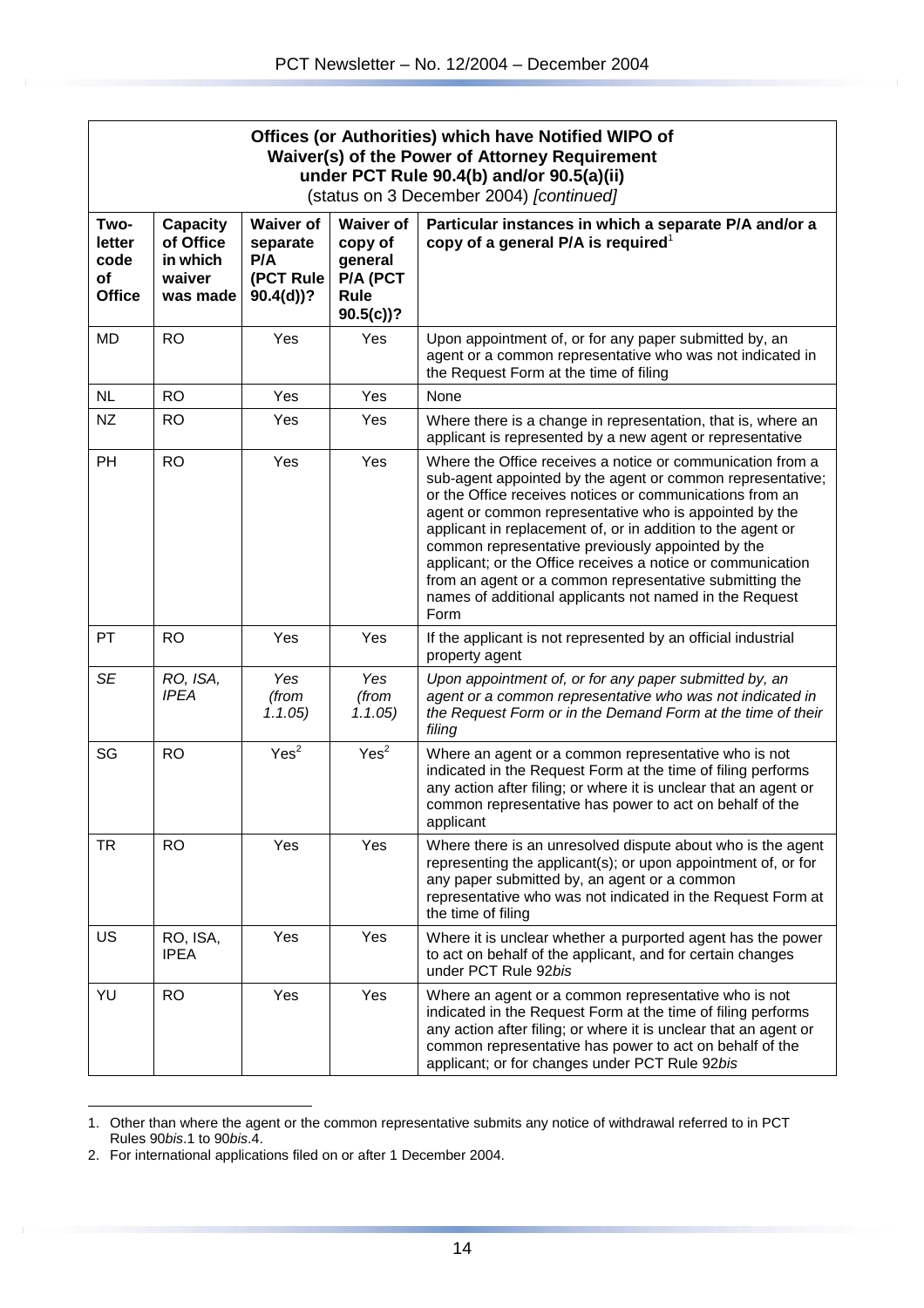## **PCT Fee Tables (amounts on 1 December 2004, unless otherwise indicated)**

The following Tables show the amounts and currencies of the main PCT fees which are payable to the receiving Offices (ROs) and the International Preliminary Examining Authorities (IPEAs) during the international phase under Chapter I (Tables I(a) and I(b)) and under Chapter II (Table II). Fees which are payable only in particular circumstances are not shown; nor are details of certain reductions and refunds which may be available; such information can be found in the *PCT Applicant's Guide,* Vol. I/B, Annexes C, D and E. Note that all amounts are subject to change due to variations in the fees themselves or fluctuations in exchange rates. The international filing fee may be reduced by CHF 100 under certain circumstances where the request is prepared using the PCT-EASY features of the PCT-SAFE software or by CHF 200 or 300 where the international application is filed in electronic form, as prescribed; see footnotes 2 and 5 for details. A 75% reduction in the international filing fee (including the fee per sheet over 30) and the handling fee, as well as an exemption from the transmittal fee payable to the International Bureau as receiving Office, is also available to applicants from certain States—see footnotes 3 and 11. (Note that if the CHF 100, 200 or 300 reduction, as the case may be, and the 75% reduction are applicable, the 75% reduction is calculated *after* the CHF 100, 200 or 300 reduction.) The footnotes to the Fee Tables follow Table II.

*Key to abbreviations used in fee tables:*

|             | $1.0$ , to abbiturations about 11.100 tables. |            |                        |            |                   |            |                     |            |                     |
|-------------|-----------------------------------------------|------------|------------------------|------------|-------------------|------------|---------------------|------------|---------------------|
| eq          | equivalent of $-$                             | <b>BGL</b> | Bulgarian lev          | GBP        | Pound sterling    | LSM        | Lesotho loti        | <b>SEK</b> | Swedish krona       |
| <b>IPEA</b> | International Preliminary                     | <b>BRR</b> | Brazilian real         | GEL        | Georgian lari     | LTL        | Lithuanian litas    | SGD        | Singapore dollar    |
|             | <b>Examining Authority</b>                    | <b>BYR</b> | Belarussian rouble     | <b>GHC</b> | Ghanaian cedi     | LVL        | Latvian lat         | <b>SIT</b> | Slovenian tolar     |
| <b>ISA</b>  | International Searching                       | <b>BZD</b> | Belize dollar          | <b>HRK</b> | Croatian kuna     | <b>MAD</b> | Moroccan dirham     | <b>SKK</b> | Slovak koruna       |
|             | Authority                                     | CAD        | Canadian dollar        | HUF        | Hungarian forint  | MDL        | Moldovan leu        | TJS        | Tajik somoni        |
| n a         | not applicable                                | <b>CHF</b> | Swiss franc            | <b>IDR</b> | Indonesian rupiah | <b>MKD</b> | Macedonian denar    | <b>TND</b> | Tunisian dinar      |
| RO.         | receiving Office                              | <b>CNY</b> | Yuan renminbi          | <b>ILS</b> | New Israel shekel |            | MWK Malawian kwacha | TTD        | Trinidad and Tobago |
|             |                                               | COP        | Colombian peso         | <b>INR</b> | Indian rupee      | <b>MXP</b> | Mexican peso        |            | dollar              |
| Currencies: |                                               | CUP        | Cuban convertible peso | <b>ISK</b> | Icelandic krona   | <b>NOK</b> | Norwegian krone     | <b>UAH</b> | Ukrainian hryvnia   |
| AED         | <b>United Arab Emirates</b>                   | <b>CYP</b> | Cyprus pound           | JPY        | Japanese yen      | NZD        | New Zealand dollar  | <b>USD</b> | US dollar           |
|             | dirham                                        | CZK        | Czech koruna           | <b>KES</b> | Kenvan shilling   | PHP        | Philippine peso     | <b>VND</b> | Vietnamese dong     |
| ALL         | Albanian lek                                  | <b>DKK</b> | Danish krone           | <b>KGS</b> | Kyrgyz som        | <b>PLZ</b> | Polish zloty        | <b>XAF</b> | CFA franc BEAC      |
| AMD         | Armenian dram                                 | <b>DZD</b> | Algerian dinar         | <b>KPW</b> | KP won            | ROL        | Romanian leu        | <b>YUD</b> | Yugoslavian dinar   |
| <b>AUD</b>  | Australian dollar                             | <b>EEK</b> | Estonian kroon         | <b>KRW</b> | KR won            | <b>RUR</b> | Russian rouble      | ZAR        | South African rand  |
| AZM         | Azerbaijani manat                             | <b>EUR</b> | Euro                   | <b>KZT</b> | Kazakh tenge      | <b>SDP</b> | Sudanese pound      | ZWD        | Zimbabwe dollar     |
|             |                                               |            |                        |            |                   |            |                     |            |                     |

#### **Table I(a) — Transmittal and international filing fees**

(amounts on 1 December 2004, unless otherwise indicated)

| <b>RO</b> | Transmittal fee <sup>1</sup>            |        |            | International<br>filing fee $1,2,3$<br>(CHF 1,400) | Fee per sheet<br>over 30 <sup>1,2,3,4</sup><br>(CHF 15) | <b>PCT-EASY</b><br>reduction <sup>2,5</sup><br>(CHF 100) | <b>Competent</b><br>$ISA(s)^6$ |
|-----------|-----------------------------------------|--------|------------|----------------------------------------------------|---------------------------------------------------------|----------------------------------------------------------|--------------------------------|
| <b>AE</b> | AED <sup>7</sup>                        |        | <b>AED</b> | eg CHF 1,400                                       | 15                                                      | n a                                                      | AT AU                          |
| AG        | Information not yet available           |        |            |                                                    |                                                         |                                                          |                                |
| <b>AL</b> | <b>ALL</b>                              | 9,000  | <b>CHF</b> | 1,400                                              | 15                                                      | n a                                                      | EP                             |
| AM        | <b>AMD</b>                              | 32,000 | <b>USD</b> | 1,134                                              | 12                                                      | 81                                                       | EP RU                          |
| <b>AP</b> | <b>USD</b><br>(or eg in local currency) | 50     | <b>USD</b> | 1,134                                              | 12                                                      | 81                                                       | AT EP SE                       |
| AT        | <b>EUR</b>                              | 50     | <b>EUR</b> | 902                                                | 10                                                      | 64                                                       | EP                             |
| AU        | <b>AUD</b>                              | 100    | <b>AUD</b> | 1,525                                              | 16                                                      | 109                                                      | AU                             |
| AZ        | <b>AZM</b>                              | 55,000 | <b>USD</b> | 1,134                                              | 12                                                      | n a                                                      | EP RU                          |
| BA        | <b>EUR</b>                              | 25.56  | <b>EUR</b> | 902                                                | 10                                                      | 64                                                       | EP                             |
| <b>BE</b> | <b>EUR</b>                              | 40     | <b>EUR</b> | 902                                                | 10                                                      | 64                                                       | EP                             |
| <b>BG</b> | <b>BGL</b>                              | 60     | <b>BGL</b> | eg CHF 1,400                                       | eq CHF 15                                               | eg CHF 100                                               | EP RU                          |
| <b>BR</b> | <b>BRR</b>                              | 236    | <b>BRR</b> | eg CHF 1,400                                       | eq CHF 15                                               | eg CHF 100                                               | AT EP SE US                    |
| <b>BW</b> | Information not yet available           |        |            |                                                    |                                                         |                                                          |                                |
| <b>BY</b> | <b>BYR eq USD</b>                       | 70     | <b>USD</b> | 1,134                                              | 12                                                      | n a                                                      | EP RU                          |
| <b>BZ</b> | <b>BZD</b>                              | 220    | <b>USD</b> | 1,134                                              | 12                                                      | 81                                                       | EP                             |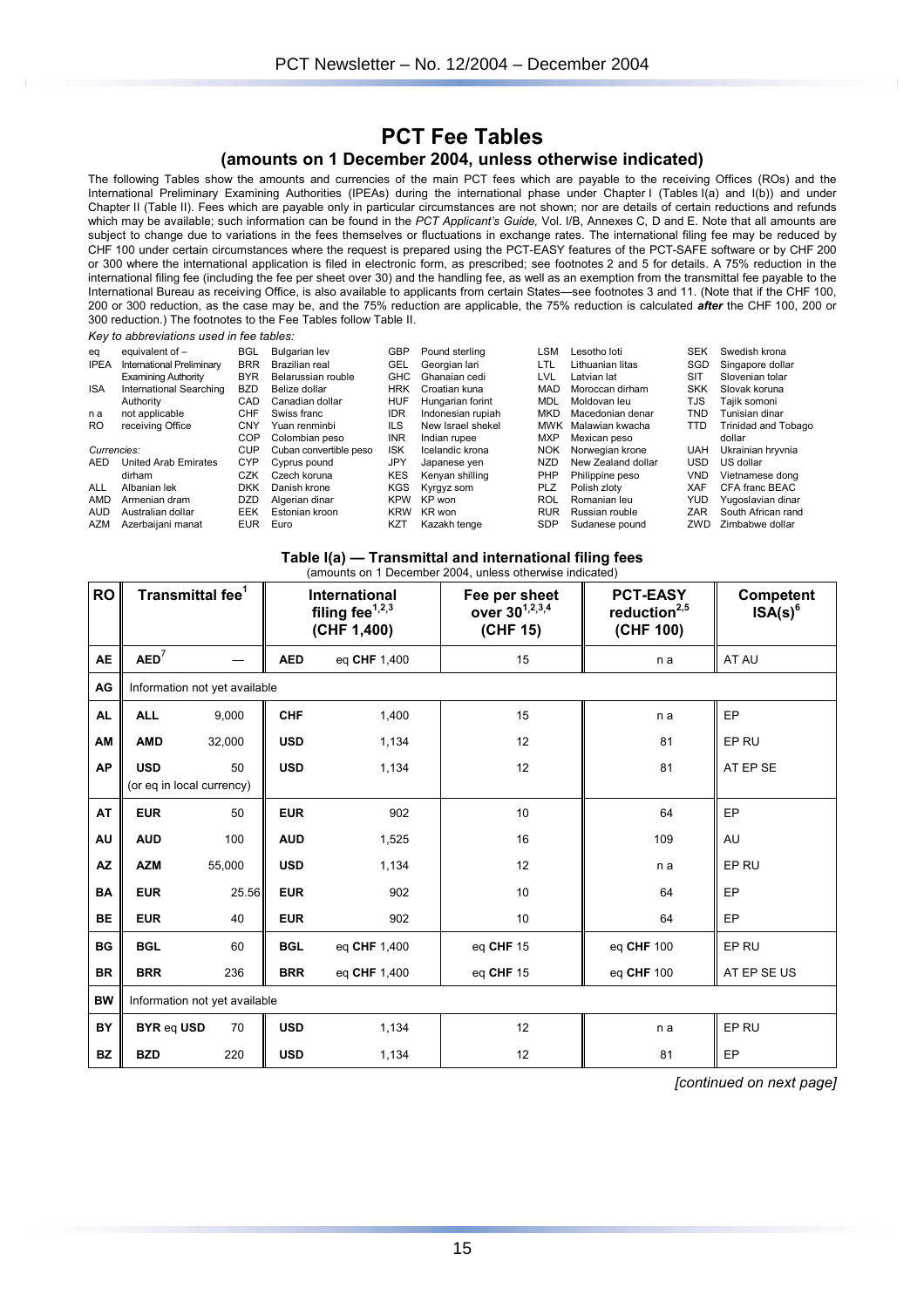| <b>RO</b>       | Transmittal fee <sup>1</sup>                   |                               | International<br>filing fee $1,2,3$<br>(CHF 1,400) |                            | Fee per sheet<br>over 30 <sup>1,2,3,4</sup><br>(CHF 15) | <b>PCT-EASY</b><br>reduction $^{2,5}$<br>(CHF 100) | Competent<br>$ISA(s)^6$ |
|-----------------|------------------------------------------------|-------------------------------|----------------------------------------------------|----------------------------|---------------------------------------------------------|----------------------------------------------------|-------------------------|
| СA              | CAD                                            | 300                           | <b>CAD</b>                                         | 1,489                      | 16                                                      | 106                                                | $CA^8$                  |
| CН              | <b>CHF</b>                                     | 100                           | <b>CHF</b>                                         | 1,400                      | 15                                                      | 100                                                | EP                      |
| CN              | <b>CNY</b>                                     | 500                           | <b>CNY</b>                                         | eq CHF 1,400               | eq CHF 15                                               | eq CHF 100                                         | CN                      |
| CO              | COP <sup>7</sup>                               |                               | <b>COP</b>                                         | eq USD 1,134               | eq USD 12                                               | eq USD 81                                          | AT, EP, ES, RU          |
| <b>CR</b>       | <b>USD</b>                                     | 175                           | <b>USD</b>                                         | 1,134                      | 12                                                      | 81                                                 | EP ES                   |
| CU              | USD (or eq CUP)200                             |                               |                                                    | $USD($ or eq $CUP$ ) 1,134 | 12                                                      | 81                                                 | AT EP ES RU             |
| CY              | <b>CYP</b>                                     | 75                            | <b>CYP</b>                                         | 526                        | 6                                                       | n a                                                | EP                      |
| CZ              | <b>CZK</b>                                     | 1,500                         | <b>CZK</b>                                         | eq CHF 1,400               | eq CHF 15                                               | eq CHF 100                                         | EP                      |
| DE              | <b>EUR</b>                                     | 90                            | <b>EUR</b>                                         | 902                        | 10                                                      | 64                                                 | EP                      |
| DK              | <b>DKK</b>                                     | 1,500                         | <b>DKK</b>                                         | 6,700                      | 70                                                      | 480                                                | EP SE                   |
| DM              |                                                | Information not yet available |                                                    |                            |                                                         |                                                    |                         |
| <b>DZ</b>       | <b>DZD</b>                                     | None                          | <b>CHF</b>                                         | 1,400                      | 15                                                      | 100                                                | AT EP                   |
| EA              | <b>RUR eq USD</b>                              | 50                            | <b>USD</b>                                         | 1,134                      | 12                                                      | 81                                                 | EP RU                   |
| EC              | $USD^7$                                        |                               | <b>USD</b>                                         | 1,134                      | 12                                                      | 81                                                 | EP ES                   |
| EE              | <b>EEK</b>                                     | 1,800                         | <b>EEK</b>                                         | eq CHF 1,400               | eq CHF 15                                               | eq CHF 100                                         | EP                      |
| EG              | <b>USD</b>                                     | 100                           | <b>USD</b>                                         | 1,134                      | 12                                                      | 81                                                 | AT EP                   |
| ${\sf EP}^5$    | <b>EUR</b>                                     | 100                           | <b>EUR</b>                                         | 902                        | 10                                                      | 64                                                 | EP                      |
| ES <sup>5</sup> | <b>EUR</b>                                     | 63.99                         | <b>EUR</b>                                         | 902                        | 10                                                      | 64                                                 | EP ES                   |
| $F1^5$          | <b>EUR</b>                                     | 135                           | <b>EUR</b>                                         | 902                        | 10                                                      | 64                                                 | EP SE                   |
| FR <sup>5</sup> | <b>EUR</b>                                     | 60                            | <b>EUR</b>                                         | 902                        | 10                                                      | 64                                                 | EP                      |
| GB <sup>5</sup> | <b>GBP</b>                                     | 55                            | <b>GBP</b>                                         | 628                        | $\overline{7}$                                          | 45                                                 | EP                      |
| GD              |                                                | Information not yet available |                                                    |                            |                                                         |                                                    |                         |
| <b>GE</b>       | $\mathsf{GEL}^9$                               | 10                            | <b>USD</b>                                         | 1,134                      | 12                                                      | 81                                                 | EP RU                   |
| GH              | ${\rm GHC}^{10}$                               | 2,500<br>or 5,000             | <b>USD</b>                                         | 1,134                      | 12                                                      | n a                                                | AT AU CN EP SE          |
| GR              | <b>EUR</b>                                     | 115                           | <b>EUR</b>                                         | 902                        | 10                                                      | 64                                                 | EP                      |
| HR              | <b>HRK</b>                                     | 200                           | <b>HRK</b>                                         | eq CHF 1,400               | eq CHF 15                                               | eq CHF 100                                         | EP                      |
| HU              | <b>HUF</b>                                     | 10,000                        | <b>HUF</b>                                         | eq CHF 1,400               | eq CHF 15                                               | eq CHF 100                                         | EP RU                   |
| $\mathsf{IB}^5$ | CHF <sup>11</sup>                              | 100                           | <b>CHF</b>                                         | 1,400                      | 15                                                      | 100                                                | See footnote 12         |
|                 | or $EUR$ <sup>11</sup><br>or $\text{USD}^{11}$ | 64<br>81                      | or EUR<br>or USD                                   | 902<br>1,134               | 10<br>12                                                | 64<br>81                                           |                         |
| ID              | <b>IDR</b>                                     | 500,000                       | <b>IDR</b>                                         | eq CHF 1,400               | eq CHF 15                                               | eq CHF 100                                         | AU EP KR RU             |
| IΕ              | <b>EUR</b>                                     | 76.00                         | <b>EUR</b>                                         | 902                        | 10                                                      | 64                                                 | EP                      |
| IL.             | <b>ILS</b>                                     | 476                           | <b>USD</b>                                         | 1,134                      | 12                                                      | 81                                                 | EP US                   |
| IN              | <b>INR</b>                                     | 5,000                         | <b>USD</b>                                         | 1,134                      | 12                                                      | 81                                                 | AT AU CN EP SE US       |
|                 | (filing by indiv: 1,500)                       |                               |                                                    |                            |                                                         |                                                    |                         |

**Table I(a) — Transmittal and international filing fees** *[continued]* (amounts on 1 December 2004, unless otherwise indicated)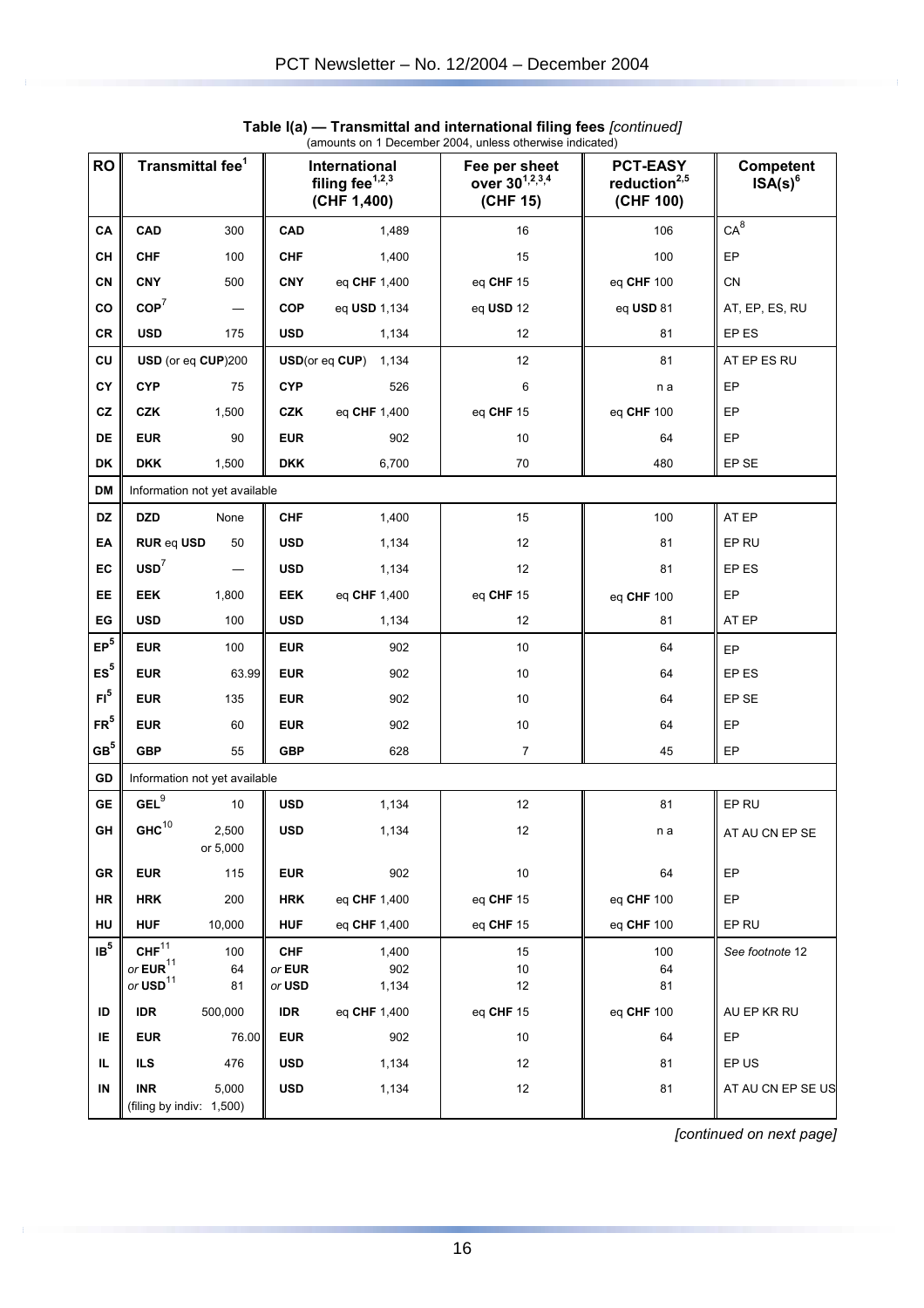| <b>RO</b>       | Transmittal fee <sup>1</sup>  |                               | International<br>filing fee $1,2,3$<br>(CHF 1,400) |                        |           | Fee per sheet<br>over 30 <sup>1,2,3,4</sup><br>(CHF 15) | <b>PCT-EASY</b><br>reduction $^{2,5}$<br>(CHF 100) | Competent<br>ISA(s) <sup>6</sup> |  |  |
|-----------------|-------------------------------|-------------------------------|----------------------------------------------------|------------------------|-----------|---------------------------------------------------------|----------------------------------------------------|----------------------------------|--|--|
| IS              | <b>ISK</b>                    | 6,500                         | <b>ISK</b>                                         | 80,000                 | 900       | 5.700                                                   | EP SE                                              |                                  |  |  |
| IT              | <b>EUR</b>                    | 30.99                         | <b>EUR</b>                                         | 902                    | 10        | n a                                                     | EP                                                 |                                  |  |  |
| $\mathsf{JP}^5$ | <b>JPY</b>                    | 13,000                        | <b>JPY</b>                                         | 123,200                | 1,300     | 8,800                                                   | EP JP                                              |                                  |  |  |
| KE              | plus cost of mailing          | USD (or KES equiv)250         | <b>USD</b>                                         | 1,134                  | 12        | 81                                                      | AT AU CN EP SE                                     |                                  |  |  |
| ΚG              | KGS eq USD                    | 100                           | <b>USD</b>                                         | 1,134                  | 12        | 81                                                      | EP RU                                              |                                  |  |  |
| <b>KP</b>       | <b>KPW eq CHF</b>             | 50                            | <b>KPW</b>                                         | eq CHF 1,400           | eq CHF 15 | eq CHF 100                                              | AT RU                                              |                                  |  |  |
| KR <sup>5</sup> | <b>KRW</b>                    | 45,000                        | <b>KRW</b>                                         | 1,329,000              | 14,000    | 95,000                                                  | AT AU JP <sup>13</sup> KR                          |                                  |  |  |
| KZ              | $KZT^7$                       |                               | <b>USD</b>                                         | 1,134                  | 12        | 81                                                      | EP RU                                              |                                  |  |  |
| <b>LR</b>       | <b>USD</b>                    | 45                            | <b>USD</b>                                         | 1,134                  | 12        | n a                                                     | AT AU CN EP SE                                     |                                  |  |  |
| LS              | $LSM^7$                       |                               | <b>LSM</b>                                         | eq CHF 1,400           | eq CHF 15 | n a                                                     | AT EP                                              |                                  |  |  |
| LT              | <b>LTL</b>                    | 320                           | <b>EUR</b>                                         | 902                    | 10        | 64                                                      | EP RU                                              |                                  |  |  |
| LU              | <b>EUR</b>                    | 19                            | <b>EUR</b>                                         | 902                    | 10        | n a                                                     | EP                                                 |                                  |  |  |
| LV              | <b>LVL</b>                    | 47.20                         | <b>EUR</b>                                         | 902                    | 10        | 64                                                      | EP RU                                              |                                  |  |  |
| MA              |                               | None                          | <b>CHF</b>                                         | 1,400                  | 15        | n a                                                     | AT EP RU SE                                        |                                  |  |  |
| <b>MC</b>       | <b>EUR</b>                    | 4914                          | <b>EUR</b>                                         | 902                    | 10        | n a                                                     | EP                                                 |                                  |  |  |
| MD              | <b>MDL</b>                    | 180                           | <b>USD</b>                                         | 1,134                  | 12        | 81                                                      | EP RU                                              |                                  |  |  |
| ΜK              | <b>MKD</b>                    | 2,750                         | <b>MKD</b>                                         | eq CHF 1,400           | eq CHF 15 | eq CHF 100                                              | EP                                                 |                                  |  |  |
| ΜN              |                               | None                          | <b>CHF</b>                                         | 1,400                  | 15        | 100                                                     | EP RU                                              |                                  |  |  |
| <b>MW</b>       | <b>MWK</b>                    | 6,000                         | <b>MWK</b>                                         | 111,100                | 1,200     | 7,900                                                   | EP                                                 |                                  |  |  |
| <b>MX</b>       |                               | $MXP3$ eq USD 200             | <b>MXP</b>                                         | eq CHF 1,400           | eq CHF 15 | eq CHF 100                                              | EP ES SE US                                        |                                  |  |  |
| <b>NA</b>       |                               | Information not yet available |                                                    |                        |           |                                                         |                                                    |                                  |  |  |
| NI              | <b>USD</b>                    | 200                           | <b>USD</b>                                         | 1,134                  | 12        | 81                                                      | EP ES                                              |                                  |  |  |
| <b>NL</b>       | <b>EUR</b>                    | 50                            | <b>EUR</b>                                         | 902                    | 10        | 64                                                      | EP                                                 |                                  |  |  |
| <b>NO</b>       | <b>NOK</b>                    | 500                           | <b>NOK</b>                                         | 7,370                  | 80        | 530                                                     | EP SE                                              |                                  |  |  |
| <b>NZ</b>       | <b>NZD</b>                    | $180^{15}$                    | <b>NZD</b>                                         | 1,772                  | 19        | 127                                                     | AU EP US                                           |                                  |  |  |
|                 |                               |                               |                                                    | (from 1.1.05:<br>1,653 | (18)      | (118)                                                   |                                                    |                                  |  |  |
| OA              | <b>XAF</b>                    |                               | <b>XAF</b>                                         | eq CHF 1,400           | eq CHF 15 | n a                                                     | AT EP RU SE                                        |                                  |  |  |
| OM              |                               | Information not yet available |                                                    |                        |           |                                                         |                                                    |                                  |  |  |
| PG              |                               | Information not yet available |                                                    |                        |           |                                                         |                                                    |                                  |  |  |
| PH              | <b>PHP</b>                    | 3,500                         | <b>USD</b>                                         | 1,134                  | 12        | 81                                                      | AU EP JP KR US                                     |                                  |  |  |
| PL              | <b>PLZ</b>                    | 300                           | <b>PLZ</b>                                         | eq CHF 1,400           | eq CHF 15 | n a                                                     | EP                                                 |                                  |  |  |
| PT              | <b>EUR</b>                    | 30.99                         | <b>EUR</b>                                         | 902                    | 10        | 64                                                      | EP                                                 |                                  |  |  |
| RO              | <b>ROL</b>                    | 300,000                       | <b>CHF</b>                                         | 1,400                  | 15        | 100                                                     | AT EP RU                                           |                                  |  |  |
| <b>RU</b>       | <b>RUR</b>                    | 294                           | <b>USD</b>                                         | 1,134                  | 12        | 81                                                      | EP RU                                              |                                  |  |  |
| SC              |                               | Information not yet available |                                                    |                        |           |                                                         |                                                    |                                  |  |  |
| SD              | <b>SDP</b>                    | 50                            | <b>SDP</b>                                         | eq CHF 1,400           | eq CHF 15 | n a                                                     | EP                                                 |                                  |  |  |
| SE              | <b>SEK</b>                    | 1,200                         | <b>SEK</b>                                         | 8,140                  | 90        | 580                                                     | EP SE                                              |                                  |  |  |
| SG              | <b>SGD</b>                    | 150                           | <b>SGD</b>                                         | 1,926                  | 21        | 138                                                     | AT AU EP                                           |                                  |  |  |
| <b>SI</b>       | <b>SIT</b>                    | 22,000                        | <b>SIT</b>                                         | eq CHF 1,400           | eq CHF 15 | eq CHF 100                                              | EP                                                 |                                  |  |  |
| SK              | <b>SKK</b>                    | 2,000                         | <b>SKK</b>                                         | eq CHF 1,400           | eq CHF 15 | eq CHF 100                                              | EP                                                 |                                  |  |  |
| SY              | Information not yet available |                               |                                                    |                        |           |                                                         |                                                    |                                  |  |  |

| Table I(a) — Transmittal and international filing fees [continued] |  |
|--------------------------------------------------------------------|--|
| (amounts on 1 December 2004, unless otherwise indicated)           |  |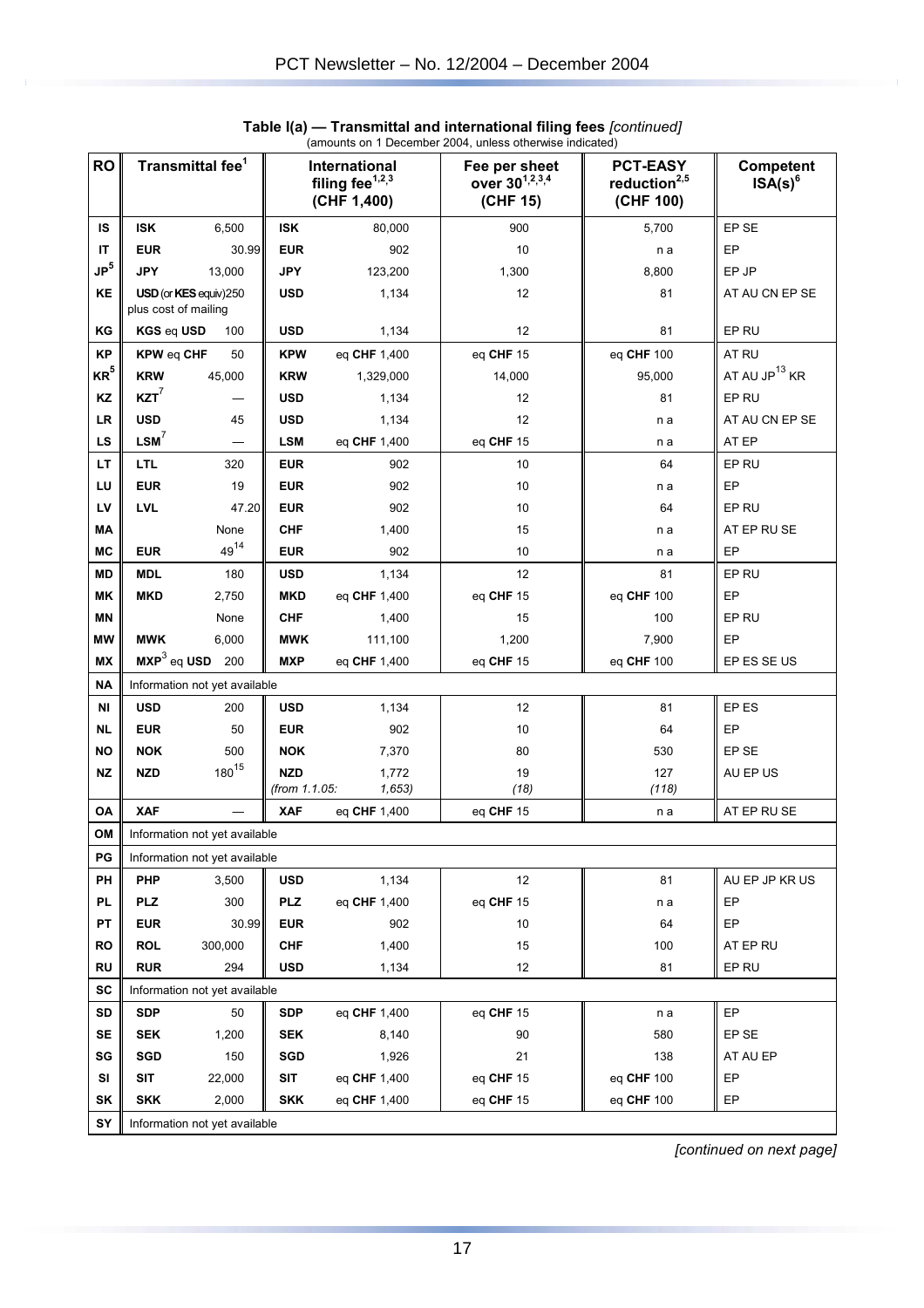| <b>RO</b> | Transmittal fee <sup>1</sup>  |       | International<br>filing fee $1,2,3$<br>(CHF 1,400) |              | Fee per sheet<br>over 30 <sup>1,2,3,4</sup><br>(CHF 15) | <b>PCT-EASY</b><br>reduction $^{2,5}$<br>(CHF 100) | <b>Competent</b><br>$ISA(s)^6$ |
|-----------|-------------------------------|-------|----------------------------------------------------|--------------|---------------------------------------------------------|----------------------------------------------------|--------------------------------|
| TJ        | TJS <sup>7</sup>              |       | <b>USD</b>                                         | 1,134        | 12                                                      | n a                                                | EP RU                          |
| <b>TM</b> | $USD^7$                       |       | <b>USD</b>                                         | 1,134        | 12                                                      | 81                                                 | EP RU                          |
| <b>TN</b> | TND <sup>7</sup>              |       | <b>CHF</b>                                         | 1,400        | 15                                                      | n a                                                | EP                             |
| <b>TR</b> | <b>CHF</b>                    | 100   | <b>CHF</b>                                         | 1,400        | 15                                                      | 100                                                | <b>EP</b>                      |
| <b>TT</b> | <b>TTD</b>                    | 750   | <b>USD</b>                                         | 1,134        | 12                                                      | 81                                                 | AT EP SE US                    |
| <b>UA</b> | <b>UAH</b>                    | 255   | USD (or eq UAH)                                    | 1,134        | 12                                                      | n a                                                | EP RU                          |
| <b>US</b> | <b>USD</b>                    | 300   | <b>USD</b>                                         | 1,134        | 12                                                      | 81                                                 | EP US                          |
| UZ        | $USD^7$                       |       | <b>USD</b>                                         | 1,134        | 12                                                      | 81                                                 | EP RU                          |
| VC        | Information not yet available |       |                                                    |              |                                                         |                                                    |                                |
| VN        | VND eq USD                    | 150   | <b>VND</b>                                         | eq CHF 1,400 | eq CHF 15                                               | n a                                                | AT AU EP KR RU SE              |
| YU        | <b>YUD</b>                    | 3,000 | <b>YUD</b>                                         | eq CHF 1,400 | eq $CHF$ 15                                             | eq CHF 100                                         | EP                             |
| ZA        | <b>ZAR</b>                    | 500   | <b>ZAR</b>                                         | 7,270        | 80                                                      | 520                                                | AT AU EP US                    |
| <b>ZM</b> | Information not yet available |       |                                                    |              |                                                         |                                                    |                                |
| ZW        | ZWD                           | 6,000 | ZWD                                                | eq USD 1,134 | eq USD 12                                               | eq USD 81                                          | AT AU CN EP RU                 |

**Table I(a) — Transmittal and international filing fees** *[continued]* (amounts on 1 December 2004, unless otherwise indicated)

#### **Table I(b) — Search fees**

(amounts on 1 December 2004, unless otherwise indicated)

| <b>ISA</b>       |                                 |                                 |                                 |                           |                                        | Search fee <sup>1</sup>                                      |                          |                      |                          |                 |                          |                 |
|------------------|---------------------------------|---------------------------------|---------------------------------|---------------------------|----------------------------------------|--------------------------------------------------------------|--------------------------|----------------------|--------------------------|-----------------|--------------------------|-----------------|
| <b>AT</b>        | <b>EUR</b>                      | 159                             | <b>CHF</b>                      | 247                       | <b>KRW</b>                             | 235,000                                                      | <b>SGD</b>               | 310                  | <b>USD</b>               | 182             | ZAR                      | 1,320           |
| AU               | <b>AUD</b><br><b>USD</b>        | 1.200<br>865                    | <b>CHF</b><br><b>ZAR</b>        | 1.050<br>5,300            | <b>EUR</b>                             | 684                                                          |                          | <b>KRW</b> 1,014,000 | NZD*                     | 1,370           | <b>SGD</b>               | 1,490           |
|                  |                                 | * (from $1.1.05$ )              | <b>NZD</b>                      | 1,282                     |                                        |                                                              |                          |                      |                          |                 |                          |                 |
| CA               | CAD                             | 1,600                           | <b>CHF</b>                      | 1,520                     | <b>EUR</b>                             | 985                                                          | USD*                     | 1,195                |                          |                 |                          |                 |
|                  |                                 | *(from 15.1.05:                 | <b>USD</b>                      | 1,336                     |                                        |                                                              |                          |                      |                          |                 |                          |                 |
| <b>CN</b>        | <b>CNY</b>                      | 1,500                           | CHF*                            | 245                       | EUR*                                   | 158                                                          | <b>USD</b>               | 181                  |                          |                 |                          |                 |
|                  |                                 | * $(from 1.2.05)$               | <b>CHF</b>                      | 207                       | <b>EUR</b>                             | 137)                                                         |                          |                      |                          |                 |                          |                 |
| $EP^{16}$        | <b>EUR</b><br>ISK<br><b>SGD</b> | 1,550<br>138,000<br>3,130       | CAD<br><b>JPY</b><br><b>USD</b> | 2,520<br>200,100<br>1,920 | <b>CHF</b><br><b>MWK</b><br><b>ZAR</b> | 2,432<br>194,000<br>12,000                                   | <b>CYP</b><br><b>NOK</b> | 905<br>13,450        | <b>DKK</b><br><b>NZD</b> | 11,520<br>2,884 | <b>GBP</b><br><b>SEK</b> | 1,078<br>13,870 |
| $ES^{16}$        | <b>EUR</b>                      | 1,550                           | <b>CHF</b>                      | 2,432                     | <b>USD</b>                             | 1,920                                                        |                          |                      |                          |                 |                          |                 |
| <b>JP</b>        | <b>JPY</b>                      | 97,000                          | <b>CHF</b>                      | 1,097                     | <b>EUR</b>                             | 752                                                          |                          | <b>KRW</b> 1,066,000 | <b>USD</b>               | 887             |                          |                 |
| <b>KR</b>        | <b>KRW</b>                      | 225,000                         | <b>CHF</b>                      | 238                       | <b>EUR</b>                             | 151                                                          | <b>USD</b>               | 194                  |                          |                 |                          |                 |
| RU <sup>17</sup> | <b>USD</b>                      | 300                             | CHF*                            | 406                       | EUR*                                   | 262                                                          |                          |                      |                          |                 |                          |                 |
|                  |                                 | * $(from 1.2.05$ :              | <b>CHF</b>                      | 344                       | <b>EUR</b>                             | 227)                                                         |                          |                      |                          |                 |                          |                 |
| <b>SE</b>        | <b>SEK</b><br><b>USD</b>        | 13,870<br>1,920                 | <b>CHF</b>                      | 2,432                     | <b>DKK</b>                             | 11,520                                                       | <b>EUR</b>               | 1,550                | <b>ISK</b>               | 138,000         | <b>NOK</b>               | 13,450          |
| <b>US</b>        | <b>USD</b><br><b>ZAR</b>        | 1,000<br>6,600                  | $300\sqrt{18}$<br>$2,000^{18}$  | CHF*                      | 1,318                                  | $395\overline{18}$                                           | <b>EUR</b>               | 787                  | $254^{18}$               | NZD**           | 1.570                    | $470^{18}$      |
|                  | *<br>$***$                      | (from 15.1.05:<br>(from 1.2.05: |                                 | <b>CHF</b><br><b>NZD</b>  | 1,171<br>1,460                         | $\begin{array}{c} 395\sqrt{18}\\ 470\sqrt{18}\\ \end{array}$ |                          |                      |                          |                 |                          |                 |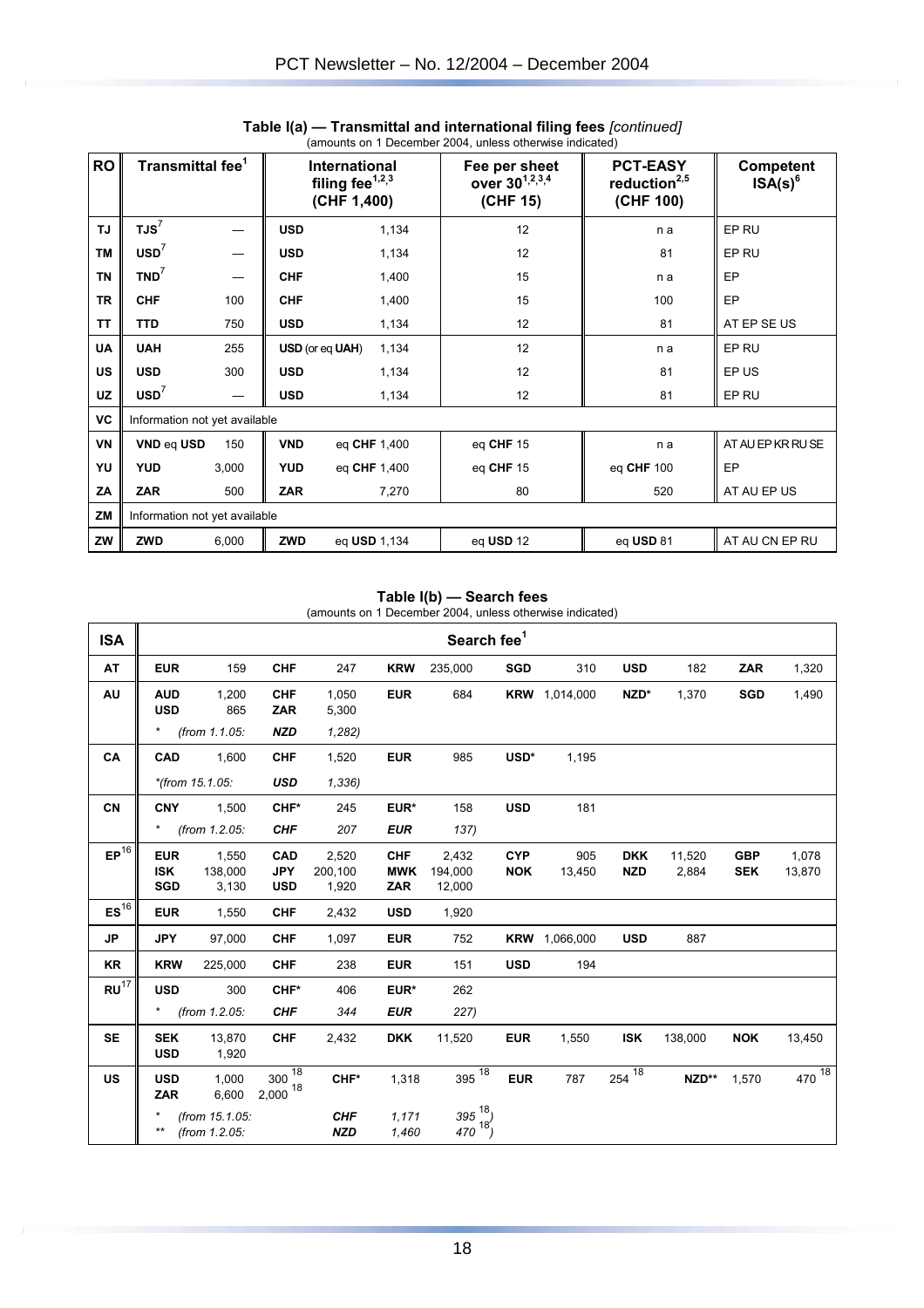| <b>IPEA</b>      |            |            |                   | Preliminary examination fee <sup>19</sup> |            |         | Handling fee <sup>3,19</sup> (CHF 200) |  |
|------------------|------------|------------|-------------------|-------------------------------------------|------------|---------|----------------------------------------|--|
| AT               | <b>EUR</b> | 159        |                   |                                           | <b>EUR</b> | 129     |                                        |  |
| AU               | <b>AUD</b> | 550        | $1,000^{20}$      |                                           | <b>AUD</b> | 218     |                                        |  |
| CA               | <b>CAD</b> | 800        |                   |                                           | <b>CAD</b> | 213     |                                        |  |
| <b>CN</b>        | <b>CNY</b> | 1,500      |                   |                                           | CNY eq CHF | 200     |                                        |  |
| $EP^{16}$        | <b>EUR</b> | 1,530      |                   |                                           | <b>EUR</b> | 129     |                                        |  |
| <b>ES</b>        | <b>EUR</b> | 502.97     |                   |                                           | <b>EUR</b> | 129     |                                        |  |
| <b>JP</b>        | <b>JPY</b> | 36,000     |                   |                                           | <b>JPY</b> | 17,600  |                                        |  |
| KR               | <b>KRW</b> | 225,000    |                   |                                           | <b>KRW</b> | 190,000 |                                        |  |
| RU <sup>17</sup> | <b>USD</b> | $200^{21}$ | $300^{22}$        |                                           | <b>USD</b> | 162     |                                        |  |
| <b>SE</b>        | <b>SEK</b> | 5,000      |                   |                                           | <b>SEK</b> | 1,160   |                                        |  |
| US               | <b>USD</b> | 600        | 750 <sup>23</sup> |                                           | <b>USD</b> | 162     |                                        |  |

#### **Table II — Preliminary examination fees** (amounts on 1 December 2004, unless otherwise indicated)

#### *Footnotes to fee tables:*

- 1 Payable to the receiving Office in the currency or one of the currencies prescribed by it.
- 2 The international filing fee is reduced by CHF 100 where: (a) the request is presented as a computer print-out prepared using the PCT-EASY features of the PCT-SAFE software; (b) the request is filed together with a computer diskette, prepared using that software, containing a copy in electronic form of the data contained in the request and of the abstract; and (c) the PCT application is filed with a receiving Office which is prepared to accept the filing of PCT applications containing requests in PCT-EASY format together with PCT-EASY diskettes.
- 3 This fee is reduced by 75% where the applicant or, if there are two or more applicants, each applicant fulfills the criteria indicated on the PCT website at: www.wipo.int/pct/en/fees/fee\_reduction.pdf
- 4 Where the PCT application as filed contains a sequence listing part in computer readable form only, or both in that form and on paper, under Section 801 of the Administrative Instructions under the PCT, and where that application is filed with a receiving Office which is prepared to accept such filings, a fixed component of 400 times the fee per sheet over 30 is payable for the sequence listing part, irrespective of the actual length of that part (see Section 803(ii) of the *Administrative Instructions*).
- 5 Where the international application is filed in electronic form in accordance with and to the extent provided for in Part 7 and Annex F of the Administrative Instructions and where the international application is filed with a receiving Office which has notified the International Bureau under Section 710 of the Administrative Instructions that it is prepared to receive international applications in electronic form, the international filing fee is reduced by CHF 200 if the text of the description, claims and abstract is not in character coded format, and by CHF 300 if the text of the description, claims and abstract is in character coded format. Only the following receiving Offices have sent such a notification so far: RO/EP, ES, FI, FR, GB, IB, JP and KR. The equivalent amounts of those reductions in the relevant currencies are as follows: **CHF 200=**EUR 129, GBP 90, KRW 190,000, USD 162; **CHF 300=**EUR 193, GBP 134, JPY 26,400, KRW 285,000, USD 243.
- 6 For the search fee payable to the receiving Office, consult the entry in Table I(b) for the competent International Searching Authority.
- 7 The amounts are not yet known or, where known, are subject to periodical revision. The Office or the agent should be consulted for the latest applicable schedule of fees.
- 8 For international applications filed before 26 July 2004, the competent ISA is the European Patent Office. For international applications filed on or after 26 July 2004, the competent ISA is the Canadian Intellectual Property Office.
- 9 This fee is reduced by 80% where the applicant is a natural person.
- 10 The first amount of the transmittal fee is applicable to individuals or entities employing less than 25 persons. The second amount is applicable to entities employing 25 persons or more.
- 11 This fee is not payable in respect of international applications filed by applicants fulfilling the conditions indicated on the PCT website at: www.wipo.int/pct/en/fees/fee\_reduction.pdf
- 12 The competent International Searching Authority(ies) for an international application filed with the International Bureau as receiving Office is (are) the Authority(ies) which would have been competent if the international application had been filed with the receiving Office of, or acting for, the Contracting State of which the applicant (or any of the applicants) is a resident or national. See also *PCT Applicant's Guide*, Vol. I/B, Annex C (IB).
- 13 The Japan Patent Office is competent only for international applications in Japanese.
- 14 Plus EUR 1 for the preparation of additional copies, for each page and each copy.
- 15 Plus 12.5% GST (Goods and Services Tax) for New Zealand residents.
- 16 The search fee payable to the EPO and the Spanish Patent and Trademark Office, as well as the preliminary examination fee payable to the EPO, are reduced by 75% where the applicant or, if there are two or more applicants, each applicant is a natural person and is a national of and resides in a State not party to the European Patent Convention, which fulfils the requirements for the corresponding reduction of certain PCT fees as specified in Item 4(a) of the Schedule of Fees annexed to the PCT Regulations, and in accordance with the decision of the EPO's Administrative Council of 11 October 2000, the text of which was included in *PCT Newsletter* No. 11/2000. The States concerned are those indicated in part 1 of the table on the PCT website at: www.wipo.int/pct/en/fees/fee reduction.pdf, with the exception of Bulgaria, the Czech Republic, Estonia, Hungary, Lithuania, Poland, Romania, Slovakia and Turkey.
- 17 The applicant may, instead of paying the USD amount, pay the equivalent amount in RUR at the exchange rate applicable, on the date of payment, at the Central Bank of the Russian Federation, provided that, in the case of the search fee, the receiving Office accepts payment in RUR.
- 18 Payable when a corresponding prior US national application has been filed under 35 USC 111(a), the basic filing fee under 37 CFR 1.16(a) has been paid, and the prior US national application is identified by the application number if known, or if the application number is not known, by the filing date, title and name of applicant (and preferably by the application docket number), in the international application or accompanying the papers at the time of filing the international application.
- 19 Payable to the International Preliminary Examining Authority in the currency or one of the currencies prescribed by it.
- 20 Payable when the international search report was not issued by the Australian Patent Office.
- 21 Payable when the international search report was established by the Russian Patent Office.
- 22 In all cases where footnote 21 does not apply.
- 23 Payable when the international search was not carried out by the United States Patent and Trademark Office (USPTO) (provided that the USPTO is a competent International Preliminary Examining Authority in the particular case—see *PCT Applicant's Guide*, Vol. I/B, Annex C (US)).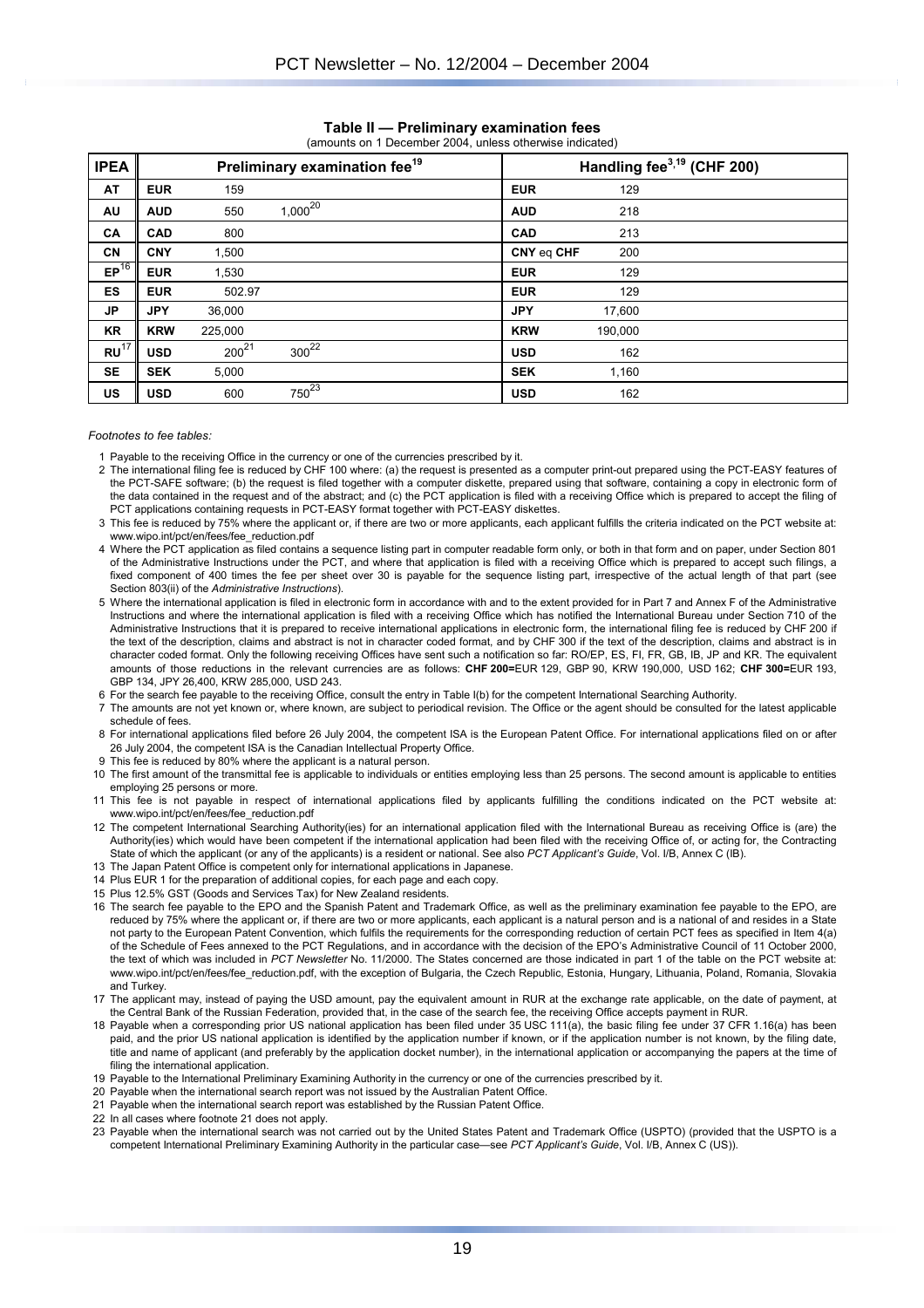

## **PCT Contracting States and Two-letter Codes** (124 on 1 December 2004)

1 Extension of European patent possible.<br>2 May only be designated for a regional p

2 May only be designated for a regional patent (the "national route" via the PCT has been closed).

Where a State can be designated for a regional patent, the two-letter code for the regional patent concerned is indicated in parentheses (AP = ARIPO patent, EA = Eurasian patent, EP = European patent, OA = OAPI patent).

#### *Important:*

This list includes all States that have adhered to the PCT by the date shown in the heading. Any State indicated in *bold italics* has adhered to the PCT but will only become bound by the PCT on the date shown in parentheses; it will not be considered to have been designated in international applications filed before that date.

Note that even though the filing of a request constitutes under PCT Rule 4.9(a) the designation of all Contracting States bound by the PCT on the international filing date, for the grant of every kind of protection available and, where applicable, for the grant of both regional and national patents, applicants should always use the latest versions of the request form (PCT/RO/101) and demand form (PCT/IPEA/401) (the latest versions are dated January 2004) or, if filing the request using the PCT-EASY features of the PCT-SAFE software, the latest version of that software (the latest version is dated January 2004). The request and demand forms are reproduced in Annexes X and Y, respectively, in Vol. I/B of the *PCT Applicant's Guide* (January 2004 update), and can be printed from the WIPO Internet site, in editable PDF format, at: www.wipo.int/pct/en/forms/index.htm, or obtained from receiving Offices or the International Bureau, or, in the case of the demand form, also from International Preliminary Examining Authorities. The PCT-SAFE software is available from the PCT-SAFE website at: www.wipo.int/pct-safe/en/index.htm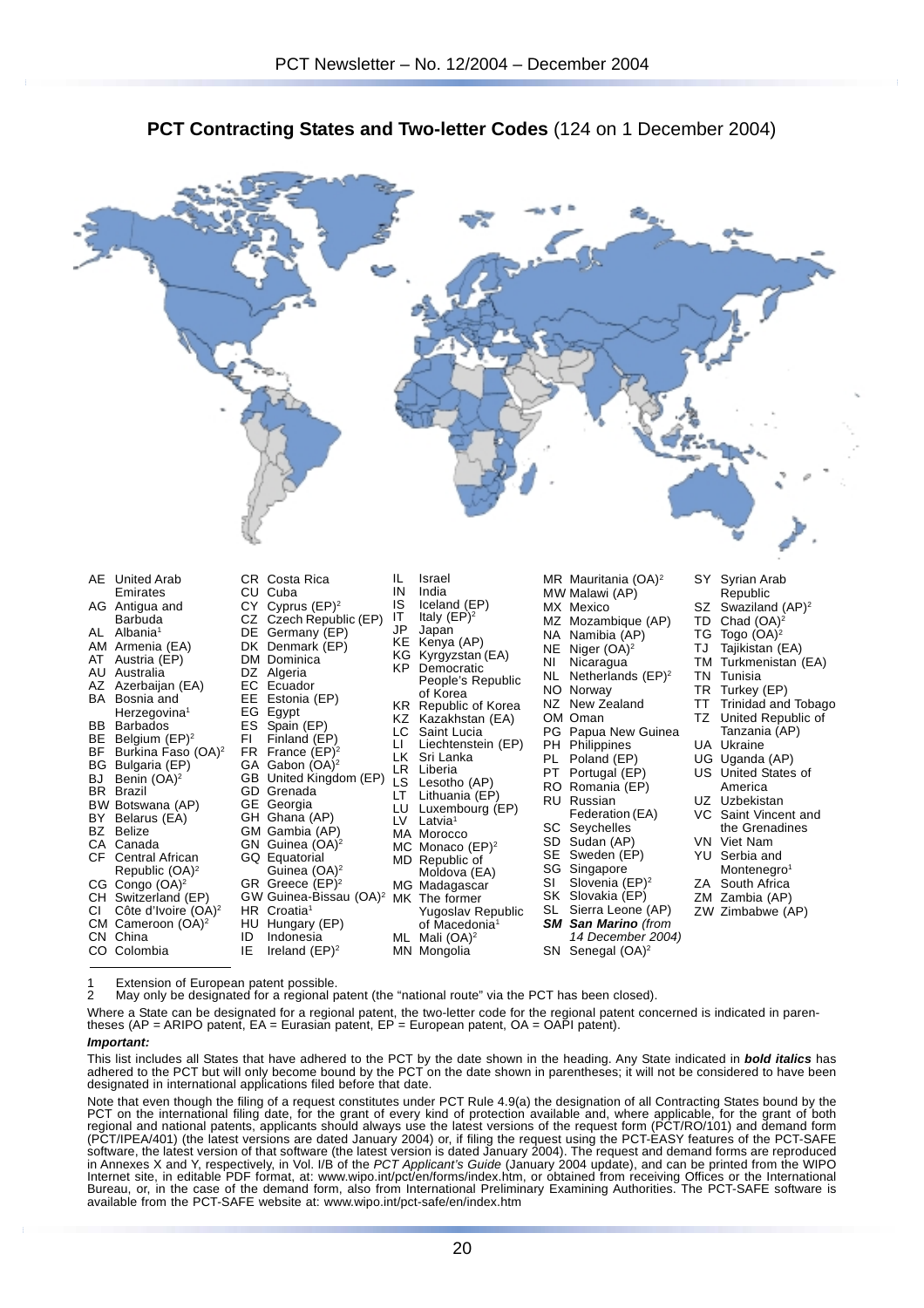

#### **PCT NEWSLETTER** WIPO Publication No. 115(E) **Subscriptions\***

**TO ORDER this monthly publication on the PCT**, simply complete and return this form to:

By mail: World Intellectual Property Organization, Design, Marketing and Distribution Section, 34, chemin des Colombettes, CH–1211 Geneva 20, Switzerland

By fax: (41–22) 740 18 12

You can also subscribe on-line via the Internet at: www.wipo.int/ebookshop

Enquiries regarding subscriptions: by telephone: (41–22) 338 91 11 (ask for Design, Marketing and Distribution Section) or by e-mail: publications.mail@wipo.int

Note that subscriptions to two or more copies entitle the subscriber to a **discount of 25% off the basic price of each copy,** including the first (that is, 25% off the amount of CHF 58), to which a mailing charge of 20% of the full basic price should be added for regular mail and 40% of the full basic price should be added for priority mail.

**I WISH TO SUBSCRIBE TO** .......... *[state number required]* **COPIES OF THE** *PCT NEWSLETTER*

by regular mail: 70 Swiss francs П П by priority mail: 81 Swiss francs

for the period **January 2005 to December 2005**. Subscriptions will be automatically renewed—and invoices automatically sent—at the end of each calendar year unless notification to the contrary is received.

**I ALREADY SUBSCRIBE TO THE** *PCT NEWSLETTER* and would like to subscribe to .......... *[state number required]* further copies.

**I WISH TO ORDER** .......... *[state number required] PCT NEWSLETTER* **BINDERS** (which hold about 30 issues):

|        | 00 1000007.       |                 |
|--------|-------------------|-----------------|
| $\Box$ | by regular mail:  | 18 Swiss francs |
| $\Box$ | by priority mail: | 21 Swiss francs |

#### **PAYMENT**

The amount of ............ Swiss francs will be settled:

| $\Box$ | on receipt of invoice<br>No. CH35 0425 1048 7080 8100 0, Swift: CRESCHZZ12A<br>by the enclosed check in Swiss francs made payable to WIPO<br>by credit card:<br>□ American Express □ Mastercard □ Eurocard □ Visa | by bank transfer to the Swiss Credit Bank, 1211 Geneva 70, Switzerland, WIPO bank account<br>Indicate the cardholder's name and address, the card number and expiration date: |
|--------|-------------------------------------------------------------------------------------------------------------------------------------------------------------------------------------------------------------------|-------------------------------------------------------------------------------------------------------------------------------------------------------------------------------|
|        |                                                                                                                                                                                                                   |                                                                                                                                                                               |
|        |                                                                                                                                                                                                                   |                                                                                                                                                                               |
|        |                                                                                                                                                                                                                   |                                                                                                                                                                               |
|        |                                                                                                                                                                                                                   |                                                                                                                                                                               |
|        |                                                                                                                                                                                                                   |                                                                                                                                                                               |
|        |                                                                                                                                                                                                                   |                                                                                                                                                                               |
|        |                                                                                                                                                                                                                   |                                                                                                                                                                               |

\* If you are already a subscriber to the *PCT Newsletter*, it is not necessary to complete this form to renew a subscription, since subscription renewal is automatic unless we are notified to the contrary.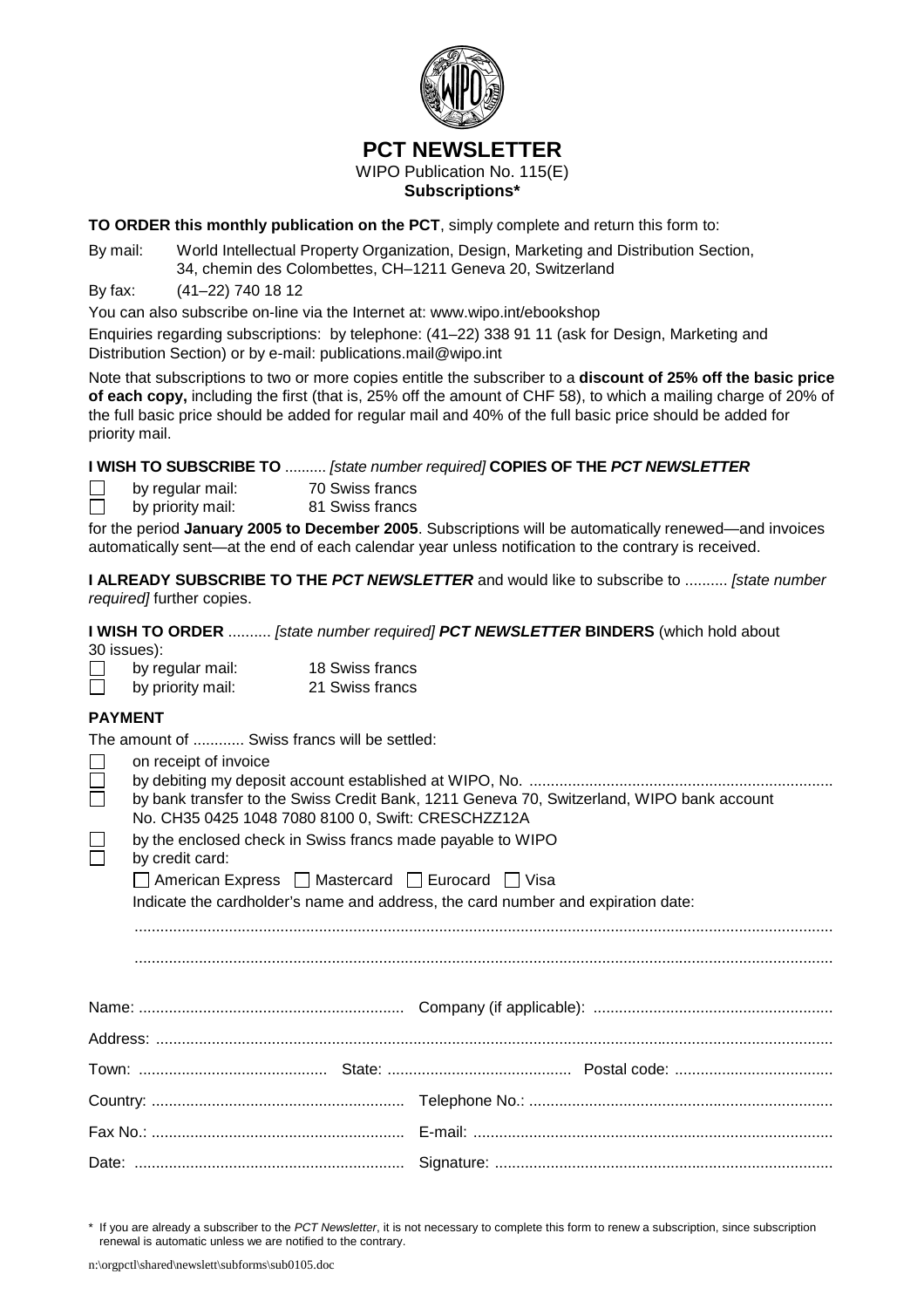

## *PCT (PATENT COOPERATION TREATY) PUBLICATIONS PRICES IN SWISS FRANCS FOR 2005*

The following PCT publications, in English and French except where otherwise indicated, may be ordered from the International Bureau of the World Intellectual Property Organization (address overleaf).

|                                                                                                                                                        | <b>Basic Price</b> | Regular Mail | <b>Priority Mail</b> |
|--------------------------------------------------------------------------------------------------------------------------------------------------------|--------------------|--------------|----------------------|
| International application <sup>1</sup> published under the PCT (pamphlet)<br>(pamphlets with more than 1 000 paper pages have higher shipping charges) | 15.00              | 18.00        | 21.00                |
| - CD containing published sequence listing(s) (per CD)<br>- (for copies of other documents in relation to international applications,                  | 35.00              | 38.00        | 42.00                |
| see Annex B2 (IB) in Volume I/A of the PCT Applicant's Guide)                                                                                          |                    |              |                      |
| PCT Gazette (bilingual English/French): subscription for year $2005^2$                                                                                 | 660.00             | 792.00       | 924.00               |
| single issues                                                                                                                                          | 22.00              | 26.00        | 30.00                |
| <b>Gazette Special Issues:</b>                                                                                                                         |                    |              |                      |
| General Information: Contracting States, National &                                                                                                    |                    |              |                      |
| Regional Offices, International Authorities                                                                                                            | 20.00              | 24.00        | 28.00                |
| Agreements between WIPO and International Searching                                                                                                    |                    |              |                      |
| and/or Preliminary Examining Authorities                                                                                                               | 20.00              | 24.00        | 28.00                |
| Administrative Instructions under the PCT (without Forms)                                                                                              | 20.00              | 24.00        | 28.00                |
| Addendum to Administrative Instructions -- Part 7 and Annex F                                                                                          |                    |              |                      |
| (Electronic Filing and Processing of International Applications)                                                                                       | 20.00              | 24.00        | 28.00                |
| <b>PCT</b> Receiving Office Guidelines                                                                                                                 | 20.00              | 24.00        | 28.00                |
| <b>PCT</b> Search Guidelines                                                                                                                           | 20.00              | 24.00        | 28.00                |
| <b>PCT Preliminary Examination Guidelines</b>                                                                                                          | 20.00              | 24.00        | 28.00                |
| Minimum Documentation: List of Periodicals                                                                                                             | 20.00              | 24.00        | 28.00                |
| Standing order for PCT Gazette Special Issue only (invoice per issue)                                                                                  | 20.00              | 24.00        | 28.00                |
| PCT Forms:                                                                                                                                             |                    |              |                      |
| <b>Request and Demand Forms</b>                                                                                                                        | free               | free         | free                 |
| Receiving Office (RO) Forms                                                                                                                            | 20.00              | 24.00        | 28.00                |
| International Searching Authority (ISA) Forms                                                                                                          | 20.00              | 24.00        | 28.00                |
| International Bureau (IB) Forms                                                                                                                        | 20.00              | 24.00        | 28.00                |
| International Preliminary Examination Authority (IPEA) Forms                                                                                           | 20.00              | 24.00        | 28.00                |
| PCT Newsletter: subscription for $2005^2$ (English only)                                                                                               | 58.00              | 70.00        | 81.00                |
| single issues                                                                                                                                          | 10.00              | 12.00        | 14.00                |
| Binder for PCT Newsletter (holds 24 issues)                                                                                                            | 15.00              | 18.00        | 21.00                |
| PCT Applicant's Guide                                                                                                                                  | 240.00             | 288.00       | 336.00               |
| (price includes Updating Service for $2005$ ) <sup>2</sup>                                                                                             |                    |              |                      |
| Updating Service for $2005^2$                                                                                                                          | 180.00             | 216.00       | 252.00               |
| (only for owners of the Guide before 2005)                                                                                                             |                    |              |                      |
| PCT Text and Regulations <sup>3</sup>                                                                                                                  | 20.00              | 24.00        | 28.00                |
| The First Twenty-Five Years of the PCT 1970-1995                                                                                                       | 80.00              | 96.00        | 112.00               |
| Records of the Washington Diplomatic Conference, 1970 (hard bound)                                                                                     | 150.00             | 180.00       | 210.00               |
| Basic Facts about the PCT                                                                                                                              | free               | free         | free                 |

<sup>&</sup>lt;sup>1</sup> Published in Chinese, English, French, German, Japanese, Russian or Spanish, if the application was filed in one of these languages; published in English, if filed in a language other than the preceding seven; English-language abstract is always included. May be supplied in single copies by number of publication, or supplied automatically upon publication in two modes: either all of

 $\overline{a}$ 

<sup>&</sup>lt;sup>2</sup> The subscriptions to the PCT Gazette, PCT Newsletter and to the Updating Service of the PCT Applicant's Guide are automatically renewed at the end of each calendar year unless notification to the contrary is received.

<sup>3</sup> Available in Arabic, English, French, German, Italian, Portuguese, Russian and Spanish.